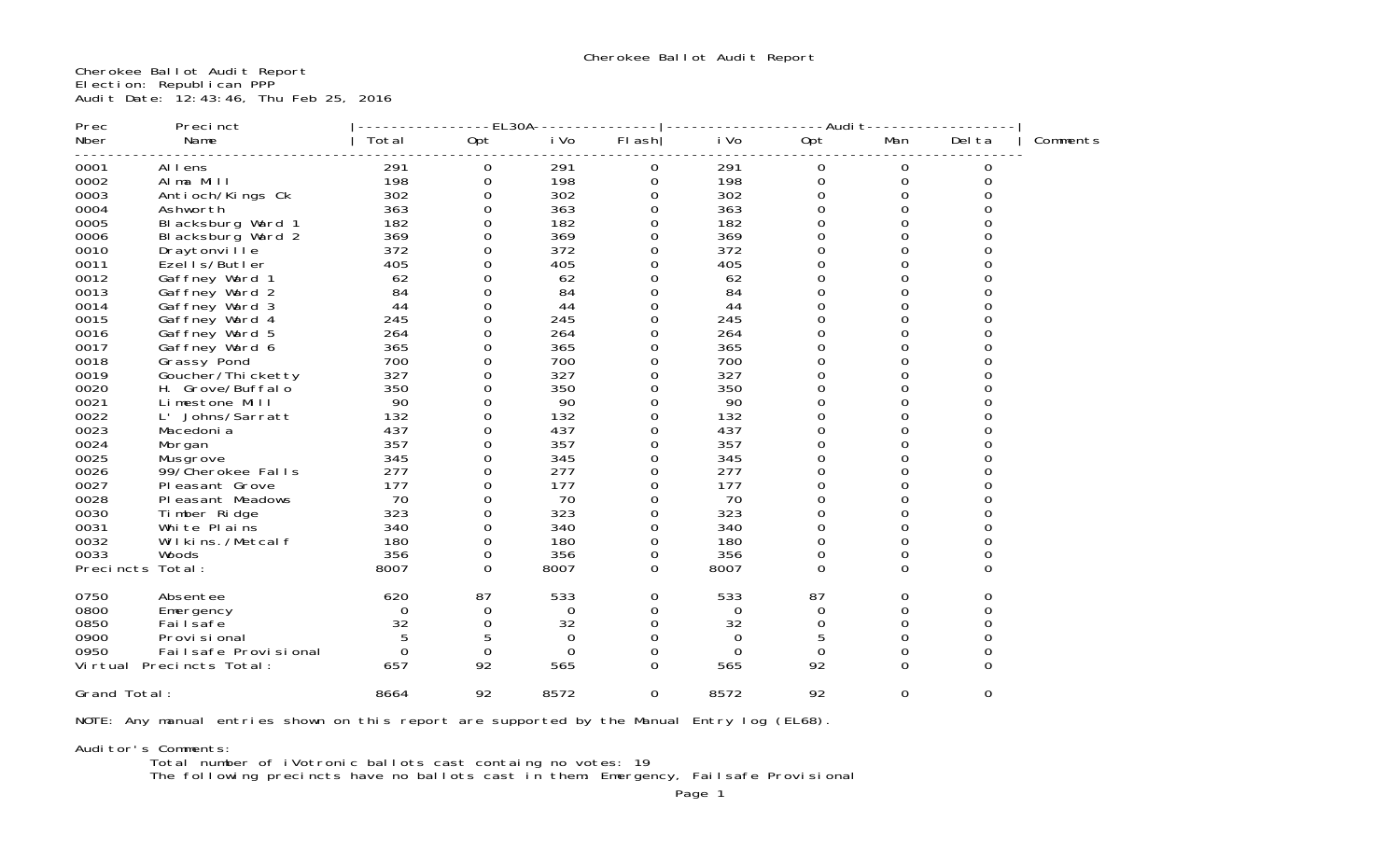This audit is complete and has no exceptions.

EL30A iVo to EL155 to EL152 Cross Check and Cancelled Ballots.

| 8572<br>Delta from EL30A | 8572<br>Delta from EL155                                                                                               | 8572              |                                                                                                   |
|--------------------------|------------------------------------------------------------------------------------------------------------------------|-------------------|---------------------------------------------------------------------------------------------------|
|                          | Cast By Voter<br>Cast By Poll Wkr<br>Blank Cast by PW                                                                  | 8567              |                                                                                                   |
|                          |                                                                                                                        | 31                |                                                                                                   |
|                          | Wrong Ballot<br>Voter Left AB<br>Voter Left BB<br>Voter Request<br>Printer Problem<br>Terminal Problem<br>Other Reason | 5<br>12           | $(AB = After ballot selected by poll worker.)$<br>$(BB = Before ballot selected by poll worker.)$ |
|                          |                                                                                                                        | EL30A Ivo Ballots | EL155 Ballots   EL152 Ballots<br>Cancelled Ballots                                                |

Number of audio (ADA) events in this election: 0

How to read this report.

This is the ballot level report. It compares the number of ballots cast in the tabulation report, the EL30A with the number of ballots cast in the audit data.

The values read from the EL30A report are reported in four categories; Total, Optical (Opt), iVotronic (iVo) and Flash. None of these values on each line are calculated but parsed from the actual report. The total lines are the calculated sums of the individual precince line values.

The Opt totals are the total number of ballots cast on paper ballots that were scanned into the optical scanner and transferred to the tabulation computer via memory stick or ZipDisk (depending on the type of device, M100 or M650 used to scan the ballots.) Optical totals should exist only in some but not all of the Virtual Precincts at the bottom of the table.

The iVo totals are the results gathered from the PEBs (Personal Electronic Ballot) which are used to open and close an iVotronic voting machine and, after the polls have closed, gather the ballots cast for transmission to the tabulation system.

The Flash totals are the totals that are read from the flash cards in the rare event that the ballots cannot be copied from the machine to the PEB or from the PEB to the tabulating machine.

The values on the Audit side come from the iVotronic audit data that is read from the flash cards as part of the audit process. That process combines the individual machine data into two master audit files, the EL155 Vote image log and the EL152 iVotronic event log.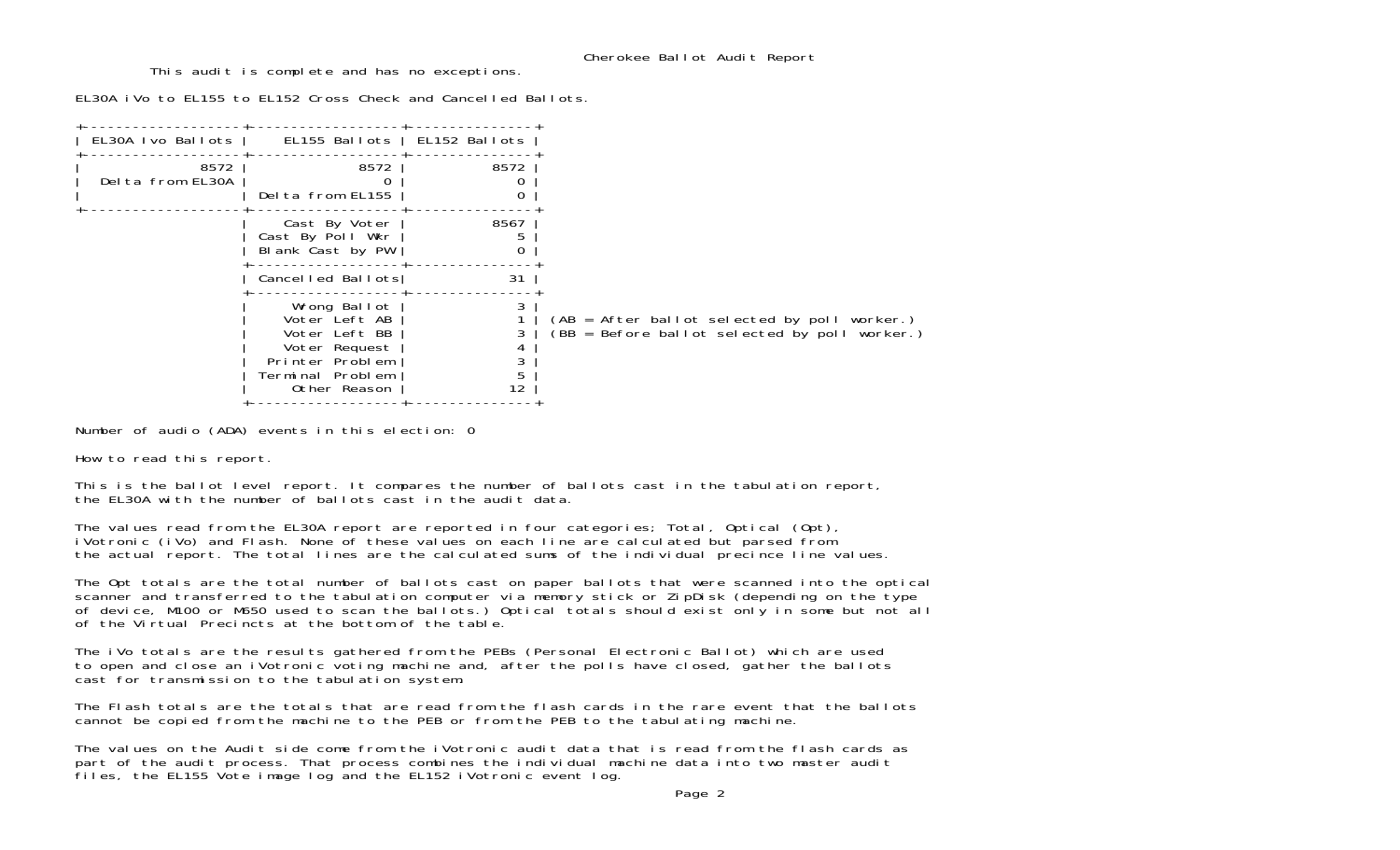### Cherokee Ballot Audit Report

The EL155 contains a record of all the votes cast on a ballot. The vote images indicate the machine 0counting the number of asterisks in a precint we get the number of ballots cast in that precinct. That number should always match the number in the iVo column on the EL30A side of the report.

Optical ballots do not have electonically readable audit files. So if the audit data iVotronic total does not match the EL30A Total value, the auditor is prompted to read the paper report from the optical scanner and enter the total ballots cast into the auditing program.

If the sum of the audit iVotronic and Optical ballots cast still do not match the EL30A total value, then the audit software reads the EL68 Manual Entry log for any changes made in that precinct to either the iVo or Opt totals by the CEC staff. It displays any manual entries to the auditor for inclusion into the totals. If accepted by the auditor these entries are automatically added to the Man column from the Manual Entry log.

Finally, the audit software calculates the Delta value which should be zero unless the sum of the iVo, the Opt and the Man do not match the EL30A Total column. If the Delta is greater than zero then audit data is missing. A comment will be placed on that line in the report indicating missing audit data. If the Delta value is less than zero then there are more ballots in the audit data than there are in the tabulated data and a comment will be placed on that line in the report.

Wherever possible, the audit system will attempt to indicate where the difference is by displaying the iVotronic machine numbers and the number of ballots cast on that machine that exist in the audit data.In the case of missing tabulated data, it might be possible to identify a machine that has the same number of ballots cast as the delta value and that number and ballot count will be highlited with  $a <$  sign. If there is a non zero Delta value there will be an entry by the auditor explaining the variance.

Finally, there is a EL30A iVo to EL155 to EL152 Cross Check and Cancelled Ballots table in the report This table should indicate that the nubmer ballots cast in the EL30A match the numbers in the EL155 and the EL152 report. Then there are some statistics pulled from the EL152 repor that indicate how many ballots were cast by the voter and the number cast by the poll worker. Lastly the number of ballots that were cancelled and the reason they were cancelled. It should be noted that the reason cancelled is chosen from a pull down menu presented to the poll worker when a ballot is cancelled, there is no way to validate the poll worker's choice.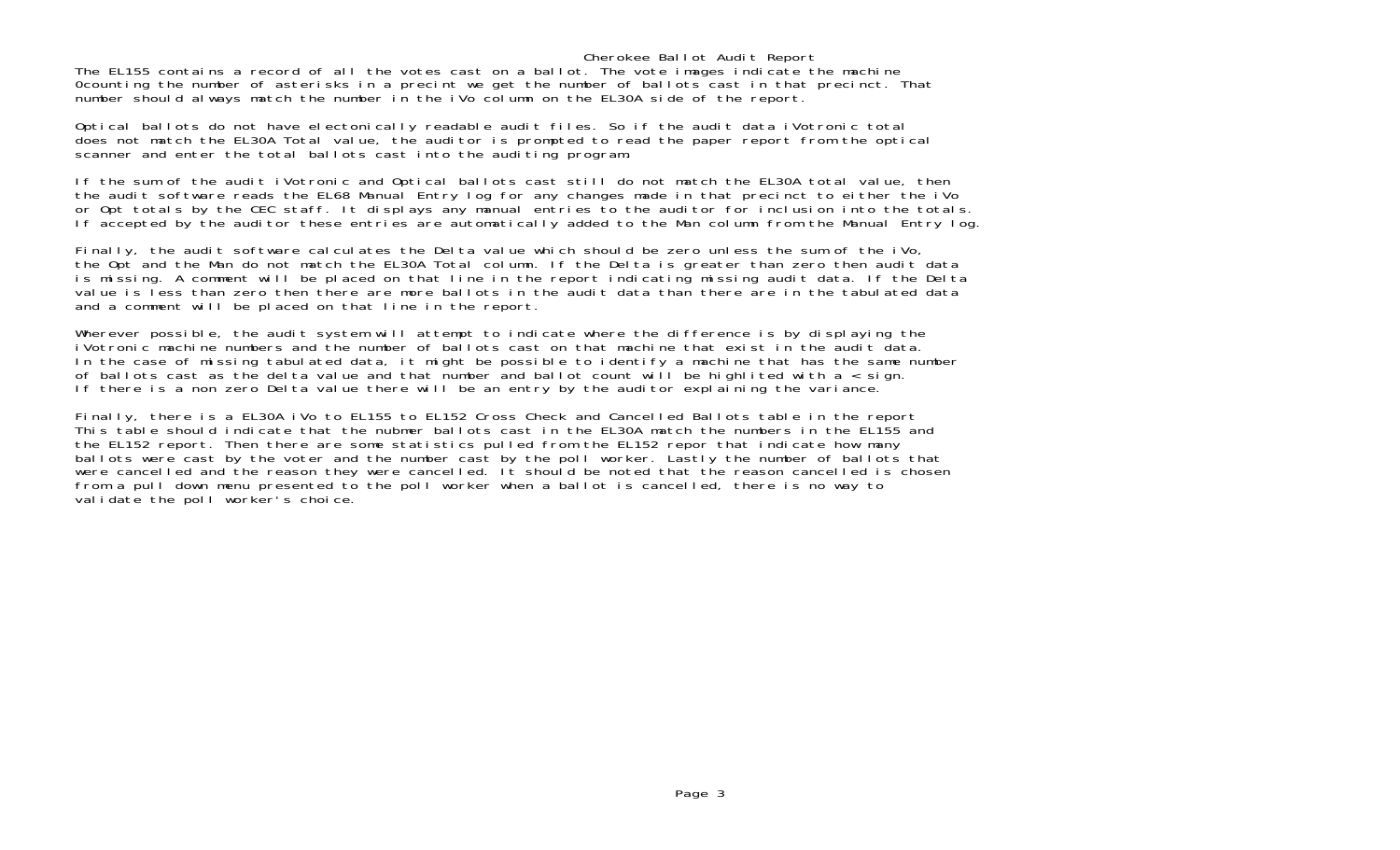Cherokee Vote Audit

#### Cherokee Vote Level Audit Report Election: Republican PPP Audit Date: 12:44:05, Thu Feb 25, 2016

| Precinct Number / Name                                                                                                                                                                                                                                                                                                |                                                                                                                                                                                        |       |                                                                                             |                           |                                                                                                                 |                                        |                                   |                        |                                                                                                                                                                                                                                        |  |
|-----------------------------------------------------------------------------------------------------------------------------------------------------------------------------------------------------------------------------------------------------------------------------------------------------------------------|----------------------------------------------------------------------------------------------------------------------------------------------------------------------------------------|-------|---------------------------------------------------------------------------------------------|---------------------------|-----------------------------------------------------------------------------------------------------------------|----------------------------------------|-----------------------------------|------------------------|----------------------------------------------------------------------------------------------------------------------------------------------------------------------------------------------------------------------------------------|--|
| Office                                                                                                                                                                                                                                                                                                                | Candi date                                                                                                                                                                             | Party | Total                                                                                       | Optical                   | i Vo                                                                                                            | FI ash                                 | i Vo                              | Del ta $ $             | Comments                                                                                                                                                                                                                               |  |
| 0001 Allens<br>President District 5<br>President District 5<br>President District 5<br>President District 5<br>President District 5<br>President District 5<br>President District 5<br>President District 5<br>President District 5<br>President District 5<br>President District 5<br>President District 5           | Jeb Bush<br>Ben Carson<br>Chris Christie<br>Ted Cruz<br>Carly Fiorina<br>Jim Gilmore<br>Mi ke Huckabee<br>John R Kasich<br>Rand Paul<br>Marco Rubio<br>Rick Santorum<br>Donald J Trump |       | 8<br>24<br>81<br>51<br>$\Omega$<br>118                                                      | 0<br>0<br>$\Omega$        | 8<br>24<br>0<br>81<br>0<br>0<br>9<br>$\Omega$<br>51<br>$\Omega$<br>118                                          | $\overline{0}$<br>$\Omega$<br>0        | 8<br>24<br>-81<br>9<br>118        | 51 0                   | 0 * No Audit Data expected or found<br>0 * No Audit Data expected or found<br>0 * No Audit Data expected or found<br>0 * No Audit Data expected or found<br>0 * No Audit Data expected or found<br>0 * No Audit Data expected or found |  |
| 0002 Alma Mill<br>President District 5<br>President District 5<br>President District 5<br>President District 5<br>President District 5<br>President District 5<br>President District 5<br>President District 5<br>President District 5<br>President District 5<br>President District 5<br>President District 5        | Jeb Bush<br>Ben Carson<br>Chris Christie<br>Ted Cruz<br>Carly Fiorina<br>Jim Gilmore<br>Mi ke Huckabee<br>John R Kasich<br>Rand Paul<br>Marco Rubio<br>Rick Santorum<br>Donald J Trump |       | 11<br>14<br>$\Omega$<br>42<br>$\Omega$<br>39<br>$\Omega$<br>86                              | 0<br>$\Omega$<br>$\Omega$ | 11<br>14<br>$\mathbf 0$<br>42<br>$\Omega$<br>0<br>0<br>5<br>0<br>39<br>$\Omega$<br>86                           | $\overline{0}$<br>$\Omega$<br>$\Omega$ | - 11<br>14<br>42<br>5<br>86.      | $\overline{0}$<br>39 0 | 0 * No Audit Data expected or found<br>* No Audit Data expected or found<br>0 * No Audit Data expected or found<br>0 * No Audit Data expected or found<br>0 * No Audit Data expected or found<br>0 * No Audit Data expected or found   |  |
| 0003 Antioch/Kings Ck<br>President District 5<br>President District 5<br>President District 5<br>President District 5<br>President District 5<br>President District 5<br>President District 5<br>President District 5<br>President District 5<br>President District 5<br>President District 5<br>President District 5 | Jeb Bush<br>Ben Carson<br>Chris Christie<br>Ted Cruz<br>Carly Fiorina<br>Jim Gilmore<br>Mi ke Huckabee<br>John R Kasich<br>Rand Paul<br>Marco Rubio<br>Rick Santorum<br>Donald J Trump |       | 15<br>17<br>$\Omega$<br>67<br>0<br>$\Omega$<br>0<br>10<br>$\Omega$<br>31<br>$\Omega$<br>162 | $\Omega$<br>0             | 15<br>17<br>$\mathbf 0$<br>67<br>$\Omega$<br>$\mathbf 0$<br>$\Omega$<br>10<br>$\Omega$<br>31<br>$\Omega$<br>162 | $\mathbf{O}$<br>0<br>0                 | 15<br>17<br>67<br>10<br>31<br>162 | $\overline{0}$         | 0 * No Audit Data expected or found<br>0 * No Audit Data expected or found<br>0 * No Audit Data expected or found<br>0 * No Audit Data expected or found<br>* No Audit Data expected or found<br>0 * No Audit Data expected or found   |  |
| 0004 Ashworth<br>President District 5                                                                                                                                                                                                                                                                                 | Jeb Bush                                                                                                                                                                               |       | 14                                                                                          | $\mathbf 0$               | 14                                                                                                              | $\mathbf 0$                            | 14                                | $\mathbf 0$            |                                                                                                                                                                                                                                        |  |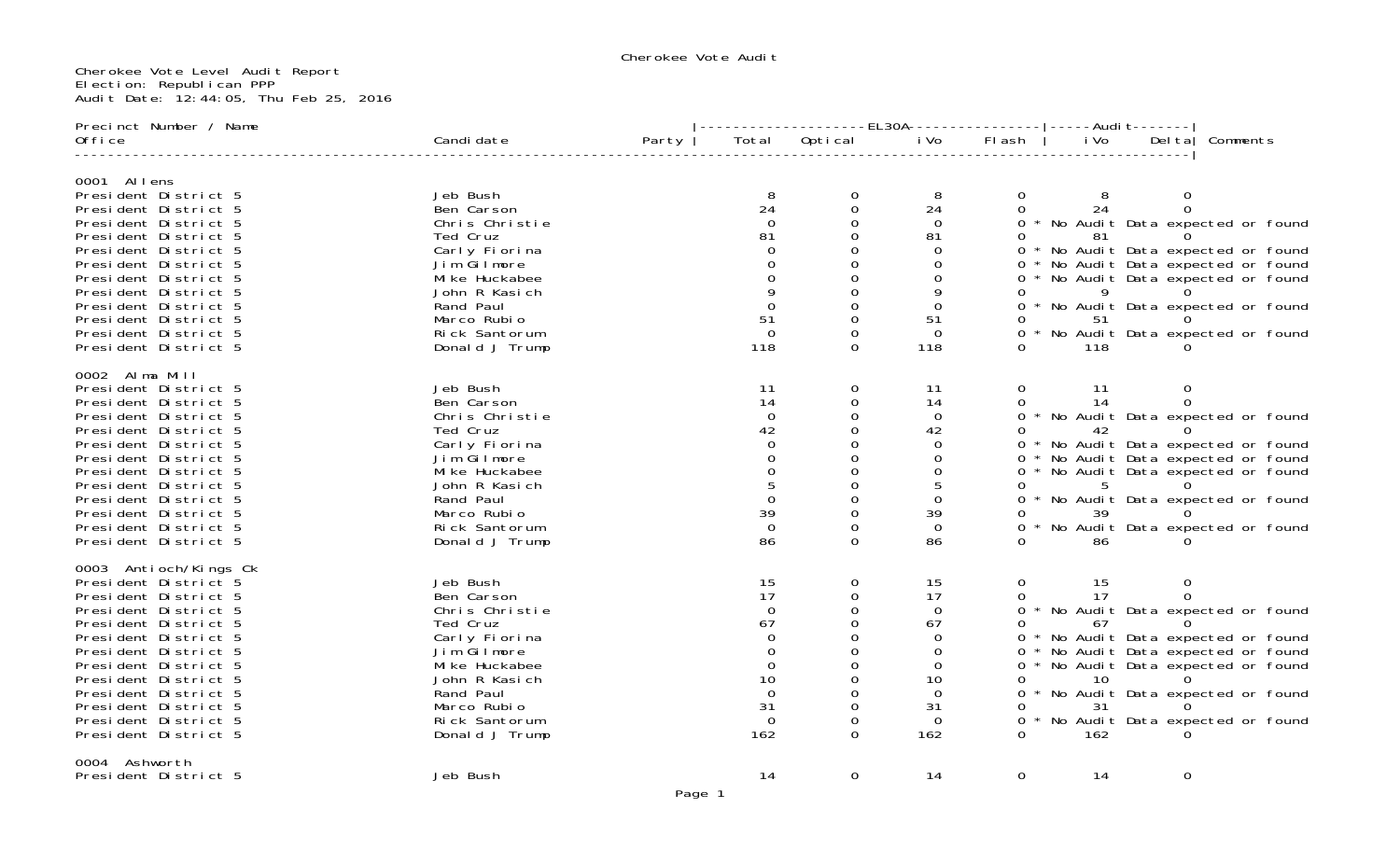|                                                                                                                                                                                                                                                                                                                        |                                                                                                                                                                                        | Cherokee Vote Audit                                                                       |                                                                |                                                                                     |                                                                                                                                                                                                                                                                                                                                               |
|------------------------------------------------------------------------------------------------------------------------------------------------------------------------------------------------------------------------------------------------------------------------------------------------------------------------|----------------------------------------------------------------------------------------------------------------------------------------------------------------------------------------|-------------------------------------------------------------------------------------------|----------------------------------------------------------------|-------------------------------------------------------------------------------------|-----------------------------------------------------------------------------------------------------------------------------------------------------------------------------------------------------------------------------------------------------------------------------------------------------------------------------------------------|
| President District 5<br>President District 5<br>President District 5<br>President District 5<br>President District 5<br>President District 5<br>President District 5<br>President District 5<br>President District 5<br>President District 5<br>President District 5                                                   | Ben Carson<br>Chris Christie<br>Ted Cruz<br>Carly Fiorina<br>Jim Gilmore<br>Mi ke Huckabee<br>John R Kasich<br>Rand Paul<br>Marco Rubio<br>Rick Santorum<br>Donald J Trump             | 56<br>$\Omega$<br>72<br>0<br>0<br>$\Omega$<br>16<br>49<br>$\mathbf 0$<br>155              | 0<br>0<br>O<br>0<br>$\Omega$<br>O<br>$\Omega$<br>0<br>$\Omega$ | 56<br>$\Omega$<br>72<br>$\mathbf 0$<br>0<br>$\Omega$<br>16<br>49<br>$\Omega$<br>155 | 0<br>56<br>No Audit Data expected or found<br>0<br>72<br>0<br>No Audit Data expected or found<br>$0 *$<br>No Audit Data expected or found<br>0<br>No Audit Data expected or found<br>0.<br>16<br>0<br>49<br>0<br>$0 *$<br>No Audit Data expected or found<br>0<br>155                                                                         |
| 0005 Blacksburg Ward 1<br>President District 5<br>President District 5<br>President District 5<br>President District 5<br>President District 5<br>President District 5<br>President District 5<br>President District 5<br>President District 5<br>President District 5<br>President District 5<br>President District 5 | Jeb Bush<br>Ben Carson<br>Chris Christie<br>Ted Cruz<br>Carly Fiorina<br>Jim Gilmore<br>Mi ke Huckabee<br>John R Kasich<br>Rand Paul<br>Marco Rubio<br>Rick Santorum<br>Donald J Trump | 10<br>11<br>$\Omega$<br>63<br>$\Omega$<br>$\Omega$<br>$\Omega$<br>20<br>$\mathbf 0$<br>71 | 0<br>0<br>O<br>0<br>0<br>0<br>O<br>0<br>0<br>$\Omega$          | 10<br>11<br>$\mathbf 0$<br>63<br>$\Omega$<br>0<br>0<br>0<br>20<br>$\mathbf 0$<br>71 | 0<br>10<br>0<br>11<br>$\Omega$<br>0<br>0<br>$\star$<br>No Audit Data expected or found<br>0<br>63<br>No Audit Data expected or found<br>$0 *$<br>No Audit Data expected or found<br>0<br>No Audit Data expected or found<br>0<br>5<br>0<br>No Audit Data expected or found<br>0<br>0<br>$\star$<br>No Audit Data expected or found<br>0<br>71 |
| 0006 Blacksburg Ward 2<br>President District 5<br>President District 5<br>President District 5<br>President District 5<br>President District 5<br>President District 5<br>President District 5<br>President District 5<br>President District 5<br>President District 5<br>President District 5<br>President District 5 | Jeb Bush<br>Ben Carson<br>Chris Christie<br>Ted Cruz<br>Carly Fiorina<br>Jim Gilmore<br>Mi ke Huckabee<br>John R Kasich<br>Rand Paul<br>Marco Rubio<br>Rick Santorum<br>Donald J Trump | 22<br>30<br>$\Omega$<br>108<br>0<br>9<br>$\mathbf 0$<br>56<br>$\Omega$<br>140             | 0<br>0<br>$\Omega$<br>0<br>0<br>0<br>0<br>O<br>0               | 22<br>30<br>$\Omega$<br>108<br>0<br>0<br>9<br>$\Omega$<br>56<br>$\Omega$<br>140     | 0<br>22<br>0<br>30<br>0<br>0<br>No Audit Data expected or found<br>0<br>108<br>No Audit Data expected or found<br>0<br>No Audit Data expected or found<br>0<br>0<br>0<br>No Audit Data expected or found<br>0<br>56<br>No Audit Data expected or found<br>0<br>$\Omega$<br>140                                                                |
| 0010 Draytonville<br>President District 5<br>President District 5<br>President District 5<br>President District 5<br>President District 5<br>President District 5<br>President District 5<br>President District 5<br>President District 5<br>President District 5<br>President District 5                              | Jeb Bush<br>Ben Carson<br>Chris Christie<br>Ted Cruz<br>Carly Fiorina<br>Jim Gilmore<br>Mi ke Huckabee<br>John R Kasich<br>Rand Paul<br>Marco Rubio<br>Rick Santorum                   | 11<br>34<br>$\Omega$<br>73<br>10<br>$\Omega$<br>56<br>-1                                  | 0<br>$\Omega$<br><sup>n</sup><br>0                             | 11<br>34<br>$\Omega$<br>73<br>0<br>10<br>$\Omega$<br>56<br>-1                       | 0<br>0<br>11<br>34<br>0<br>0<br>0 * No Audit Data expected or found<br>73<br>0<br>$\Omega$<br>No Audit Data expected or found<br>0.<br>No Audit Data expected or found<br>0<br>10<br>0<br>No Audit Data expected or found<br>56<br>0<br>$\mathbf{1}$<br>0                                                                                     |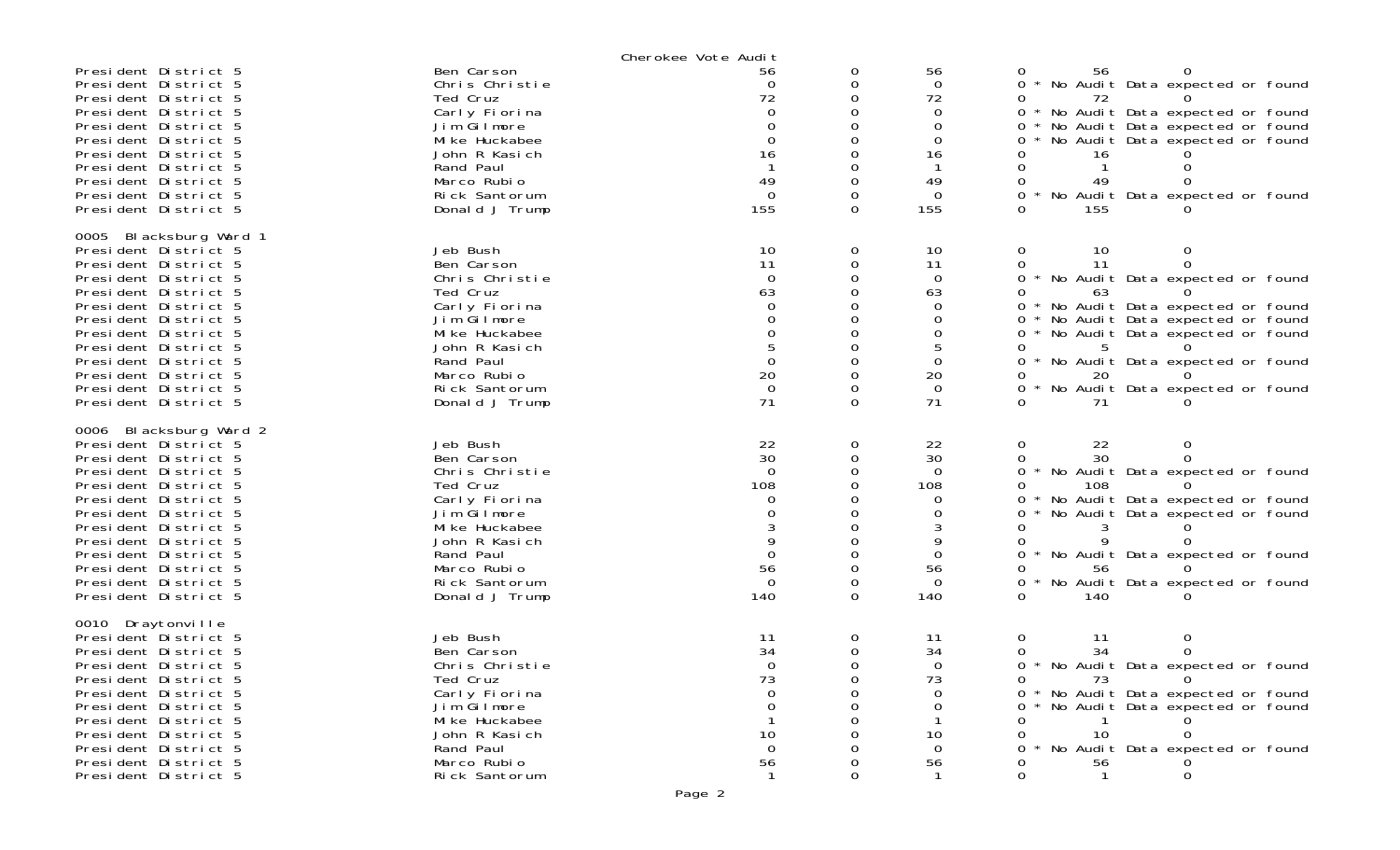|                                                                                                                                                                                                                                                                                                                     |                                                                                                                                                                                        | Cherokee Vote Audit                                               |                    |                                                                                    |                                                                    |                                                                                                                                                                                                                                  |
|---------------------------------------------------------------------------------------------------------------------------------------------------------------------------------------------------------------------------------------------------------------------------------------------------------------------|----------------------------------------------------------------------------------------------------------------------------------------------------------------------------------------|-------------------------------------------------------------------|--------------------|------------------------------------------------------------------------------------|--------------------------------------------------------------------|----------------------------------------------------------------------------------------------------------------------------------------------------------------------------------------------------------------------------------|
| President District 5                                                                                                                                                                                                                                                                                                | Donald J Trump                                                                                                                                                                         | 185                                                               | 0                  | 185                                                                                | 185<br>$\mathbf{O}$                                                | 0                                                                                                                                                                                                                                |
| 0011 Ezells/Butler<br>President District 5<br>President District 5<br>President District 5<br>President District 5<br>President District 5<br>President District 5<br>President District 5<br>President District 5<br>President District 5<br>President District 5<br>President District 5<br>President District 5  | Jeb Bush<br>Ben Carson<br>Chris Christie<br>Ted Cruz<br>Carly Fiorina<br>Jim Gilmore<br>Mi ke Huckabee<br>John R Kasich<br>Rand Paul<br>Marco Rubio<br>Rick Santorum<br>Donald J Trump | 14<br>36<br>111<br>O<br>65<br>$\Omega$<br>170                     | O<br>0<br>0        | 14<br>36<br>0<br>111<br>0<br>O<br>0<br>9<br>$\Omega$<br>65<br>$\Omega$<br>170      | 14<br>$\sigma$<br>36<br>111<br>0<br>0<br>65<br>170                 | 0<br>* No Audit Data expected or found<br>* No Audit Data expected or found<br>* No Audit Data expected or found<br>No Audit Data expected or found<br>No Audit Data expected or found<br>No Audit Data expected or found        |
| 0012 Gaffney Ward 1<br>President District 5<br>President District 5<br>President District 5<br>President District 5<br>President District 5<br>President District 5<br>President District 5<br>President District 5<br>President District 5<br>President District 5<br>President District 5<br>President District 5 | Jeb Bush<br>Ben Carson<br>Chris Christie<br>Ted Cruz<br>Carly Fiorina<br>Jim Gilmore<br>Mi ke Huckabee<br>John R Kasich<br>Rand Paul<br>Marco Rubio<br>Rick Santorum<br>Donald J Trump | 6<br>$\Omega$<br>10<br>5<br>$\Omega$<br>36                        | 0<br>0<br>0<br>0   | 6<br>0<br>10<br>0<br>0<br>3<br>0<br>5<br>0<br>36                                   | 0<br>0<br>10<br>0<br>0<br>3<br>$\star$<br>36                       | * No Audit Data expected or found<br>* No Audit Data expected or found<br>* No Audit Data expected or found<br>No Audit Data expected or found<br>* No Audit Data expected or found<br>No Audit Data expected or found           |
| 0013 Gaffney Ward 2<br>President District 5<br>President District 5<br>President District 5<br>President District 5<br>President District 5<br>President District 5<br>President District 5<br>President District 5<br>President District 5<br>President District 5<br>President District 5<br>President District 5 | Jeb Bush<br>Ben Carson<br>Chris Christie<br>Ted Cruz<br>Carly Fiorina<br>Jim Gilmore<br>Mi ke Huckabee<br>John R Kasich<br>Rand Paul<br>Marco Rubio<br>Rick Santorum<br>Donald J Trump | 4<br>8<br>$\Omega$<br>22<br>$\Omega$<br>0<br>14<br>$\Omega$<br>33 | 0<br>0<br>$\Omega$ | 4<br>8<br>$\mathbf 0$<br>22<br>0<br>0<br>0<br>3<br>0<br>14<br>$\overline{0}$<br>33 | 0<br>0<br>$\star$<br>22<br>0<br>0<br>3<br>14<br>$\star$<br>0<br>33 | $\Omega$<br>No Audit Data expected or found<br>* No Audit Data expected or found<br>* No Audit Data expected or found<br>* No Audit Data expected or found<br>No Audit Data expected or found<br>No Audit Data expected or found |
| 0014 Gaffney Ward 3<br>President District 5<br>President District 5<br>President District 5<br>President District 5<br>President District 5<br>President District 5<br>President District 5                                                                                                                         | Jeb Bush<br>Ben Carson<br>Chris Christie<br>Ted Cruz<br>Carly Fiorina<br>Jim Gilmore<br>Mi ke Huckabee                                                                                 | 0<br>0                                                            | 0<br>$\Omega$      | 0<br>9<br>0<br>0<br>$\mathbf 0$                                                    | 0                                                                  | 0<br>* No Audit Data expected or found<br>* No Audit Data expected or found<br>* No Audit Data expected or found<br>0 * No Audit Data expected or found                                                                          |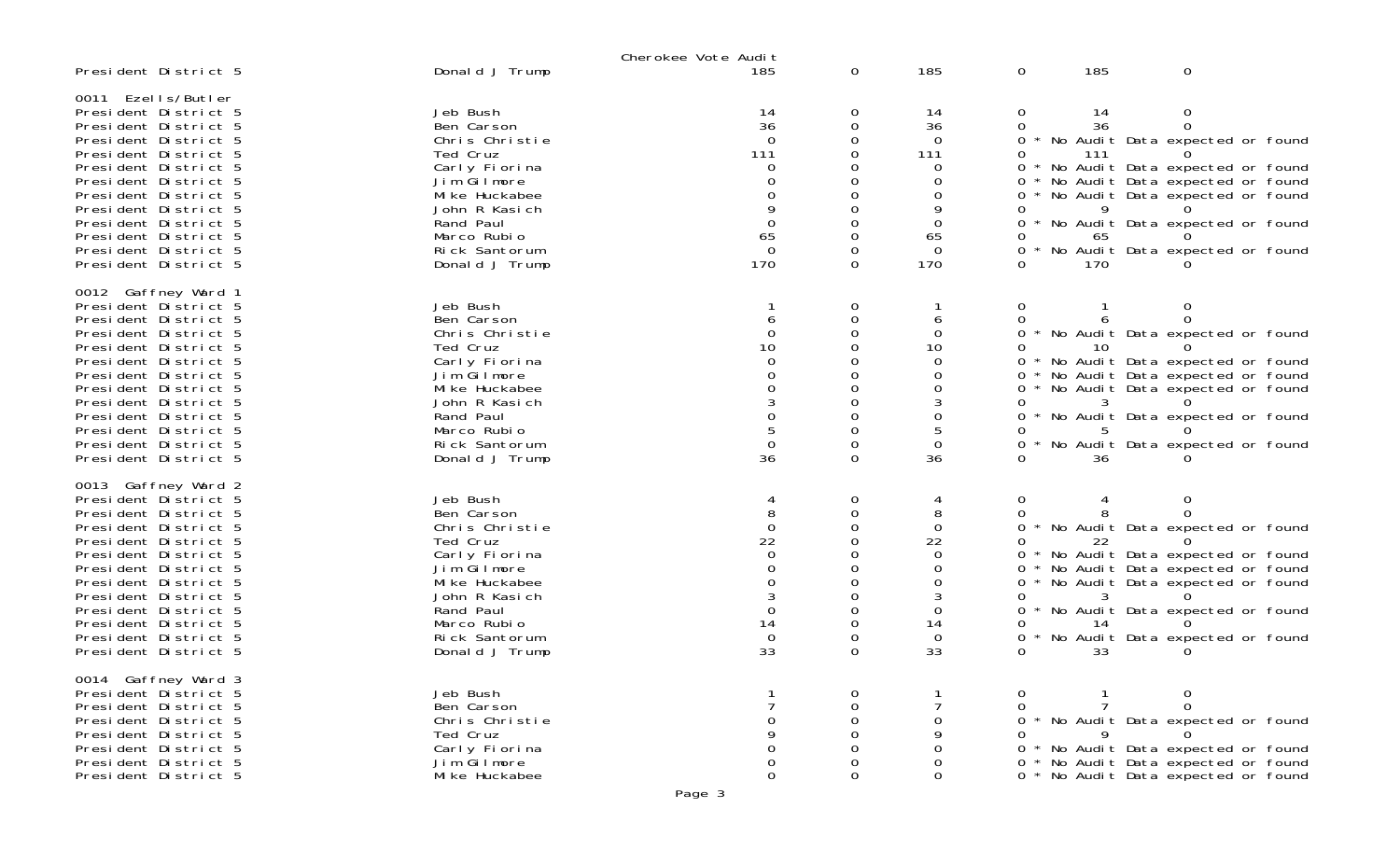|                                                                                                                                                                                                                                                                                                                     |                                                                                                                                                                                        | Cherokee Vote Audit                                                                                             |                                               |                                                                                                                 |                                                                                                                                                                                                                                                                                                                  |
|---------------------------------------------------------------------------------------------------------------------------------------------------------------------------------------------------------------------------------------------------------------------------------------------------------------------|----------------------------------------------------------------------------------------------------------------------------------------------------------------------------------------|-----------------------------------------------------------------------------------------------------------------|-----------------------------------------------|-----------------------------------------------------------------------------------------------------------------|------------------------------------------------------------------------------------------------------------------------------------------------------------------------------------------------------------------------------------------------------------------------------------------------------------------|
| President District 5<br>President District 5<br>President District 5<br>President District 5<br>President District 5                                                                                                                                                                                                | John R Kasich<br>Rand Paul<br>Marco Rubio<br>Rick Santorum<br>Donald J Trump                                                                                                           | 0<br>17                                                                                                         | 0<br>0<br>0<br>$\Omega$<br>$\Omega$           | 0<br>9<br>$\mathbf 0$<br>17                                                                                     | * No Audit Data expected or found<br>$\Omega$<br>* No Audit Data expected or found<br>$\Omega$<br>17                                                                                                                                                                                                             |
| 0015 Gaffney Ward 4<br>President District 5<br>President District 5<br>President District 5<br>President District 5<br>President District 5<br>President District 5<br>President District 5<br>President District 5<br>President District 5<br>President District 5<br>President District 5<br>President District 5 | Jeb Bush<br>Ben Carson<br>Chris Christie<br>Ted Cruz<br>Carly Fiorina<br>Jim Gilmore<br>Mi ke Huckabee<br>John R Kasich<br>Rand Paul<br>Marco Rubio<br>Rick Santorum<br>Donald J Trump | 16<br>30<br>$\Omega$<br>40<br>0<br>$\Omega$<br>12<br>$\overline{0}$<br>69<br>$\Omega$<br>77                     | 0<br>0<br>0<br>$\Omega$<br>0<br>0<br>$\Omega$ | 16<br>30<br>$\Omega$<br>40<br>0<br>$\Omega$<br>12<br>$\Omega$<br>69<br>$\Omega$<br>77                           | 0<br>16<br>0<br>30<br>* No Audit Data expected or found<br>0<br>40<br>* No Audit Data expected or found<br>0<br>No Audit Data expected or found<br>12<br>No Audit Data expected or found<br>0<br>69<br>No Audit Data expected or found<br><sup>n</sup><br>77                                                     |
| 0016 Gaffney Ward 5<br>President District 5<br>President District 5<br>President District 5<br>President District 5<br>President District 5<br>President District 5<br>President District 5<br>President District 5<br>President District 5<br>President District 5<br>President District 5<br>President District 5 | Jeb Bush<br>Ben Carson<br>Chris Christie<br>Ted Cruz<br>Carly Fiorina<br>Jim Gilmore<br>Mi ke Huckabee<br>John R Kasich<br>Rand Paul<br>Marco Rubio<br>Rick Santorum<br>Donald J Trump | 12<br>35<br>$\Omega$<br>38<br>$\Omega$<br>$\Omega$<br>$\Omega$<br>14<br>$\Omega$<br>52<br>$\overline{0}$<br>113 | 0<br>0<br>$\Omega$<br>$\Omega$<br>$\Omega$    | 12<br>35<br>$\overline{0}$<br>38<br>$\Omega$<br>$\Omega$<br>$\Omega$<br>14<br>$\Omega$<br>52<br>$\Omega$<br>113 | 0<br>12<br>0<br>35<br>0<br>No Audit Data expected or found<br>$\Omega$<br>38<br>No Audit Data expected or found<br>No Audit Data expected or found<br>0<br>No Audit Data expected or found<br>0<br>14<br>No Audit Data expected or found<br>$\Omega$<br>52<br>No Audit Data expected or found<br>113<br>$\Omega$ |
| 0017 Gaffney Ward 6<br>President District 5<br>President District 5<br>President District 5<br>President District 5<br>President District 5<br>President District 5<br>President District 5<br>President District 5<br>President District 5<br>President District 5<br>President District 5<br>President District 5 | Jeb Bush<br>Ben Carson<br>Chris Christie<br>Ted Cruz<br>Carly Fiorina<br>Jim Gilmore<br>Mi ke Huckabee<br>John R Kasich<br>Rand Paul<br>Marco Rubio<br>Rick Santorum<br>Donald J Trump | 31<br>39<br>65<br>$\Omega$<br>16<br>$\cap$<br>76<br>$\mathbf 0$<br>137                                          | 0<br>0<br>0<br>0<br>0                         | 31<br>39<br>65<br>0<br>0<br>0<br>16<br>$\cap$<br>76<br>$\overline{0}$<br>137                                    | 0<br>31<br>0<br>39<br>0<br>0<br>No Audit Data expected or found<br>No Audit Data expected or found<br>No Audit Data expected or found<br>16<br>0 * No Audit Data expected or found<br>76<br>$\Omega$<br>0<br>* No Audit Data expected or found<br>$\Omega$<br>137<br>$\Omega$                                    |
| 0018 Grassy Pond<br>President District 5<br>President District 5<br>President District 5                                                                                                                                                                                                                            | Jeb Bush<br>Ben Carson<br>Chris Christie                                                                                                                                               | 34<br>92<br>$\overline{0}$                                                                                      | 0<br>0<br>0                                   | 34<br>92<br>$\overline{0}$                                                                                      | 0<br>0<br>34<br>92<br>$\Omega$<br>0<br>* No Audit Data expected or found                                                                                                                                                                                                                                         |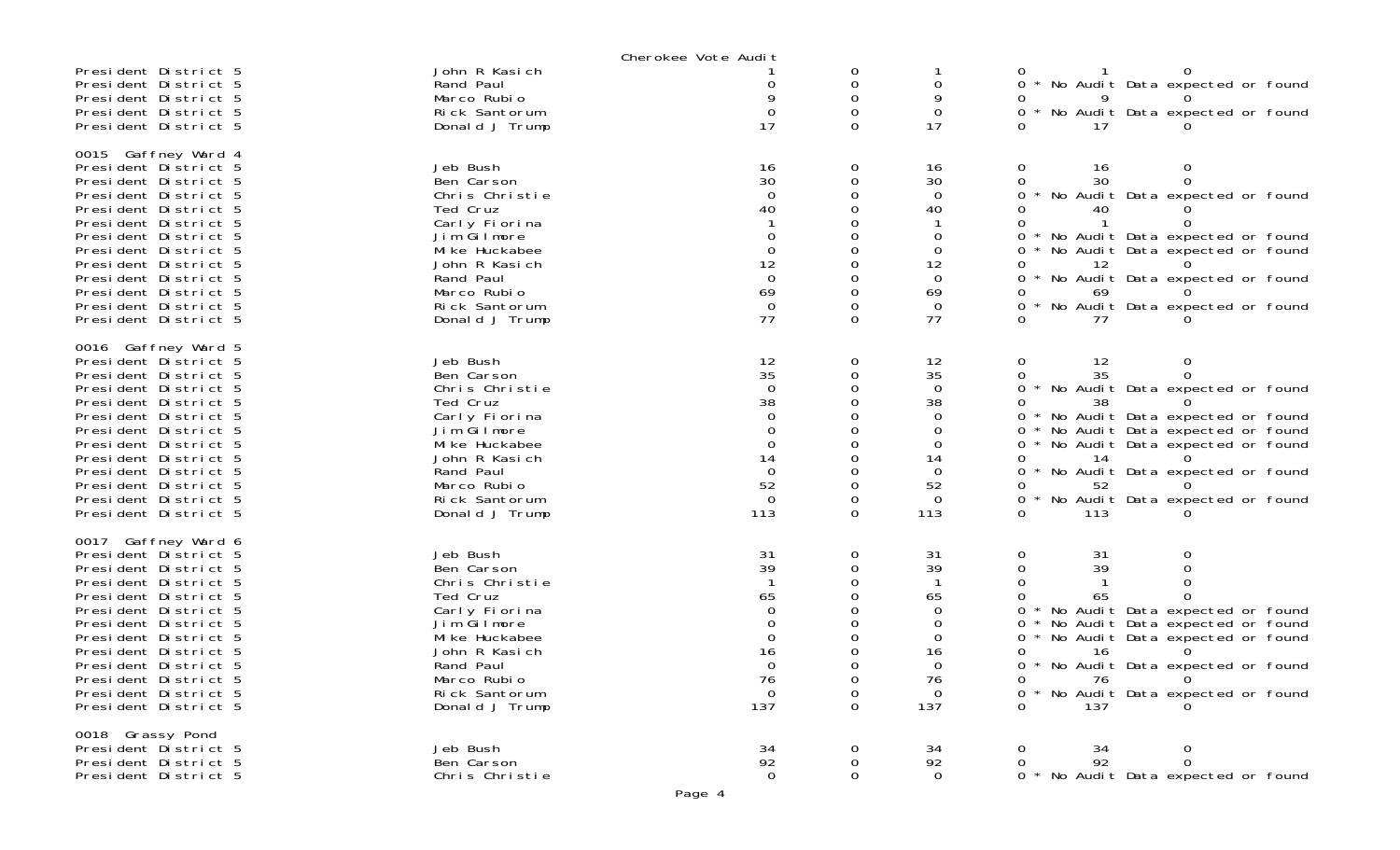|                                               |                                 | Cherokee Vote Audit |               |                |                                                                                    |
|-----------------------------------------------|---------------------------------|---------------------|---------------|----------------|------------------------------------------------------------------------------------|
| President District 5                          | Ted Cruz                        | 149                 | 0             | 149            | 0<br>149<br>$\Omega$                                                               |
| President District 5<br>President District 5  | Carly Fiorina<br>Jim Gilmore    | $\Omega$            | $\Omega$<br>O | 0<br>$\Omega$  | $0 *$<br>No Audit Data expected or found<br>∩ *<br>No Audit Data expected or found |
| President District 5                          | Mi ke Huckabee                  | $\Omega$            | $\Omega$      | $\Omega$       | No Audit Data expected or found<br>0                                               |
| President District 5                          | John R Kasich                   | 24                  | O             | 24             | 0<br>24                                                                            |
| President District 5                          | Rand Paul                       | $\Omega$            | $\Omega$      | $\Omega$       | No Audit Data expected or found<br>∩ *                                             |
| President District 5                          | Marco Rubio                     | 151                 | ∩             | 151            | 0<br>151                                                                           |
| President District 5                          | Rick Santorum                   | $\Omega$            | $\Omega$      | $\Omega$       | $0 *$<br>No Audit Data expected or found                                           |
| President District 5                          | Donald J Trump                  | 249                 | $\Omega$      | 249            | 0<br>249                                                                           |
| 0019 Goucher/Thicketty                        |                                 |                     |               |                |                                                                                    |
| President District 5                          | Jeb Bush                        | 10                  | $\Omega$      | 10             | $\Omega$<br>$\Omega$<br>10                                                         |
| President District 5                          | Ben Carson                      | 38                  | $\mathbf 0$   | 38             | $\mathbf{0}$<br>38<br>0                                                            |
| President District 5                          | Chris Christie                  |                     | 0             |                | 0<br>$\Omega$                                                                      |
| President District 5                          | Ted Cruz                        | 62                  | O             | 62             | 62<br>$\Omega$<br>0                                                                |
| President District 5                          | Carly Fiorina                   | $\Omega$            |               | 0              | 0<br>No Audit Data expected or found                                               |
| President District 5                          | Jim Gilmore                     | 0                   | 0             | 0              | No Audit Data expected or found<br>0                                               |
| President District 5<br>President District 5  | Mi ke Huckabee<br>John R Kasich | 13                  | 0<br>O        | 1<br>13        | O<br>13<br>0<br>∩                                                                  |
| President District 5                          | Rand Paul                       |                     | O             | -1             | 0<br>$\Omega$                                                                      |
| President District 5                          | Marco Rubio                     | 53                  | O             | 53             | 0<br>53<br>$\Omega$                                                                |
| President District 5                          | Rick Santorum                   | $\mathbf 0$         | $\Omega$      | $\mathbf 0$    | No<br>Audit Data expected or found<br>0                                            |
| President District 5                          | Donald J Trump                  | 147                 | $\Omega$      | 147            | 0<br>147                                                                           |
|                                               |                                 |                     |               |                |                                                                                    |
| 0020 H. Grove/Buffalo<br>President District 5 | Jeb Bush                        | 15                  | 0             | 15             | 0<br>0<br>15                                                                       |
| President District 5                          | Ben Carson                      | 28                  | $\Omega$      | 28             | 28<br>$\Omega$<br>0                                                                |
| President District 5                          | Chris Christie                  | $\mathbf 0$         | 0             | $\mathbf 0$    | $0 *$<br>No Audit Data expected or found                                           |
| President District 5                          | Ted Cruz                        | 82                  | $\Omega$      | 82             | 82<br>0                                                                            |
| President District 5                          | Carly Fiorina                   | $\Omega$            | O             | $\Omega$       | No Audit Data expected or found<br>0                                               |
| President District 5                          | Jim Gilmore                     | $\Omega$            | $\Omega$      | $\Omega$       | No Audit Data expected or found<br>0                                               |
| President District 5                          | Mi ke Huckabee                  | $\Omega$            |               | $\Omega$       | No Audit Data expected or found<br>0                                               |
| President District 5<br>President District 5  | John R Kasich<br>Rand Paul      | 23<br>$\Omega$      | O<br>O        | 23<br>$\Omega$ | 23<br>$\Omega$<br>0                                                                |
| President District 5                          | Marco Rubio                     | 43                  | 0             | 43             | No Audit Data expected or found<br>43<br>0                                         |
| President District 5                          | Rick Santorum                   | $\overline{0}$      | 0             | $\Omega$       | 0<br>No Audit Data expected or found                                               |
| President District 5                          | Donald J Trump                  | 158                 | 0             | 158            | 158<br>0                                                                           |
|                                               |                                 |                     |               |                |                                                                                    |
| 0021<br>Limestone Mill                        |                                 |                     |               |                |                                                                                    |
| President District 5<br>President District 5  | Jeb Bush<br>Ben Carson          | 4<br>9              | 0<br>$\Omega$ | 4<br>9         | $\mathbf 0$<br>0<br>$\Omega$<br>0                                                  |
| President District 5                          | Chris Christie                  | $\mathbf{O}$        | $\Omega$      | $\Omega$       | 0<br>No Audit Data expected or found                                               |
| President District 5                          | Ted Cruz                        | 18                  | ∩             | 18             | 0<br>18                                                                            |
| President District 5                          | Carly Fiorina                   | $\Omega$            | O             | 0              | No Audit Data expected or found<br>$\Omega$                                        |
| President District 5                          | Jim Gilmore                     | $\Omega$            | O             | 0              | No Audit Data expected or found<br>0                                               |
| President District 5                          | Mi ke Huckabee                  | $\Omega$            | O             | 0              | No Audit Data expected or found<br>∩ *                                             |
| President District 5                          | John R Kasich                   |                     | $\Omega$      |                | 0                                                                                  |
| President District 5                          | Rand Paul                       | $\Omega$            |               | 0              | No Audit Data expected or found<br>0                                               |
| President District 5<br>President District 5  | Marco Rubio<br>Rick Santorum    | 17<br>$\Omega$      | Ω             | 17<br>$\Omega$ | 17<br>No Audit Data expected or found<br>0                                         |
| President District 5                          | Donald J Trump                  | 39                  | $\Omega$      | 39             | $\Omega$<br>39<br><sup>n</sup>                                                     |
|                                               |                                 |                     |               |                |                                                                                    |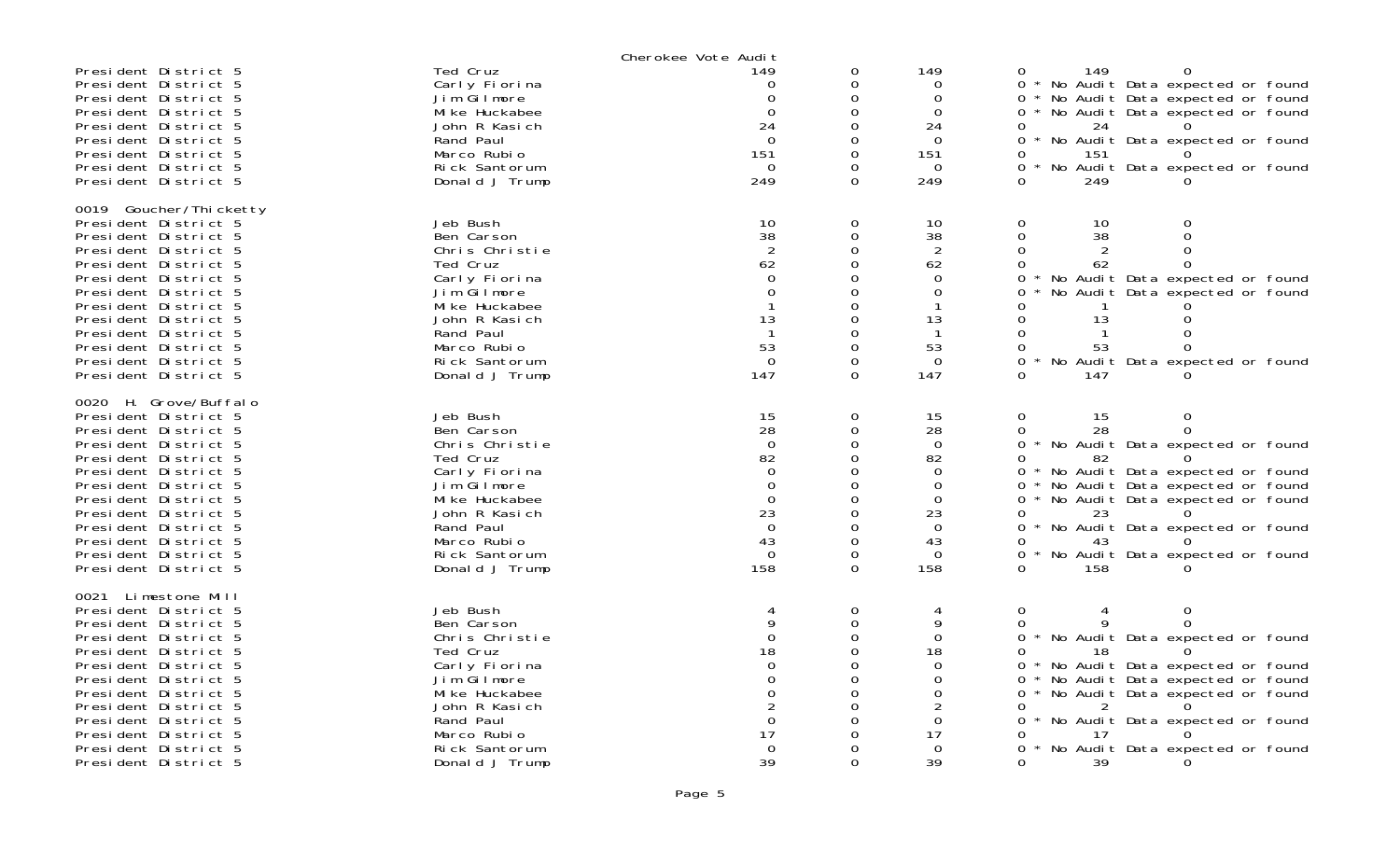Cherokee Vote Audit

| 0022 L' Johns/Sarratt<br>President District 5<br>President District 5<br>President District 5<br>President District 5<br>President District 5<br>President District 5<br>President District 5<br>President District 5<br>President District 5<br>President District 5<br>President District 5<br>President District 5 | Jeb Bush<br>Ben Carson<br>Chris Christie<br>Ted Cruz<br>Carly Fiorina<br>Jim Gilmore<br>Mi ke Huckabee<br>John R Kasich<br>Rand Paul<br>Marco Rubio<br>Rick Santorum<br>Donald J Trump | 7<br>10<br>$\Omega$<br>20<br>$\Omega$<br>$\Omega$<br>$\Omega$<br>6<br>$\Omega$<br>18<br>$\Omega$<br>70     | 0<br>$\Omega$<br>0<br>$\Omega$<br>$\Omega$<br>$\Omega$<br>$\Omega$<br>$\mathbf 0$<br>$\Omega$<br>0<br>$\Omega$<br>$\Omega$    | $\overline{7}$<br>10<br>$\Omega$<br>20<br>$\Omega$<br>$\Omega$<br>$\Omega$<br>6<br>$\Omega$<br>18<br>$\Omega$<br>70 | 7<br>0<br>0<br>$\mathbf 0$<br>10<br>0<br>∩ *<br>No Audit Data expected or found<br>20<br>0<br>No Audit Data expected or found<br>$\Omega$<br>No Audit Data expected or found<br>0<br>No Audit Data expected or found<br>0<br>0<br>6<br>0<br>No Audit Data expected or found<br>18<br>0<br>No Audit Data expected or found<br>0<br>70                                                  |
|-----------------------------------------------------------------------------------------------------------------------------------------------------------------------------------------------------------------------------------------------------------------------------------------------------------------------|----------------------------------------------------------------------------------------------------------------------------------------------------------------------------------------|------------------------------------------------------------------------------------------------------------|-------------------------------------------------------------------------------------------------------------------------------|---------------------------------------------------------------------------------------------------------------------|---------------------------------------------------------------------------------------------------------------------------------------------------------------------------------------------------------------------------------------------------------------------------------------------------------------------------------------------------------------------------------------|
| 0023 Macedonia<br>President District 5<br>President District 5<br>President District 5<br>President District 5<br>President District 5<br>President District 5<br>President District 5<br>President District 5<br>President District 5<br>President District 5<br>President District 5<br>President District 5        | Jeb Bush<br>Ben Carson<br>Chris Christie<br>Ted Cruz<br>Carly Fiorina<br>Jim Gilmore<br>Mi ke Huckabee<br>John R Kasich<br>Rand Paul<br>Marco Rubio<br>Rick Santorum<br>Donald J Trump | 11<br>45<br>$\Omega$<br>99<br>$\Omega$<br>$\Omega$<br>$\Omega$<br>16<br>-1<br>72<br>$\Omega$<br>191        | 0<br>$\mathbf 0$<br>$\mathbf 0$<br>$\Omega$<br>0<br>$\Omega$<br>$\Omega$<br>$\Omega$<br>0<br>$\Omega$<br>$\Omega$<br>$\Omega$ | 11<br>45<br>$\Omega$<br>99<br>$\Omega$<br>$\Omega$<br>$\Omega$<br>16<br>$\overline{1}$<br>72<br>$\Omega$<br>191     | $\mathbf{O}$<br>11<br>0<br>$\Omega$<br>45<br>$\Omega$<br>No Audit Data expected or found<br>$0^*$<br>99<br>$\Omega$<br>No Audit Data expected or found<br>$0 *$<br>No Audit Data expected or found<br>$0 *$<br>No Audit Data expected or found<br>$0 *$<br>16<br>0<br>$\mathbf{1}$<br>$\Omega$<br>ი<br>72<br>$\Omega$<br>0<br>No Audit Data expected or found<br>0<br>191<br>$\Omega$ |
| 0024 Morgan<br>President District 5<br>President District 5<br>President District 5<br>President District 5<br>President District 5<br>President District 5<br>President District 5<br>President District 5<br>President District 5<br>President District 5<br>President District 5<br>President District 5           | Jeb Bush<br>Ben Carson<br>Chris Christie<br>Ted Cruz<br>Carly Fiorina<br>Jim Gilmore<br>Mi ke Huckabee<br>John R Kasich<br>Rand Paul<br>Marco Rubio<br>Rick Santorum<br>Donald J Trump | 17<br>30<br>$\Omega$<br>120<br>$\Omega$<br>$\Omega$<br>$\Omega$<br>10<br>$\Omega$<br>54<br>$\Omega$<br>124 | 0<br>$\mathbf 0$<br>$\Omega$<br>$\Omega$<br>0<br>$\Omega$<br>0<br>$\Omega$<br>$\Omega$<br>0<br>0<br>$\Omega$                  | 17<br>30<br>$\Omega$<br>120<br>$\Omega$<br>$\Omega$<br>$\Omega$<br>10<br>$\Omega$<br>54<br>$\Omega$<br>124          | $\mathbf{O}$<br>17<br>0<br>30<br>$\Omega$<br>$\Omega$<br>0 * No Audit Data expected or found<br>120<br>0<br>No Audit Data expected or found<br>$0 *$<br>No Audit Data expected or found<br>$\Omega$<br>No Audit Data expected or found<br>$0^*$<br>0<br>10<br>No Audit Data expected or found<br>ი ∗<br>54<br>No Audit Data expected or found<br>0<br>124<br>$\Omega$                 |
| 0025 Musgrove<br>President District 5<br>President District 5<br>President District 5<br>President District 5<br>President District 5<br>President District 5<br>President District 5<br>President District 5<br>President District 5                                                                                 | Jeb Bush<br>Ben Carson<br>Chris Christie<br>Ted Cruz<br>Carly Fiorina<br>Jim Gilmore<br>Mi ke Huckabee<br>John R Kasich<br>Rand Paul                                                   | 20<br>35<br>$\overline{2}$<br>81<br>$\Omega$<br>$\Omega$<br>15<br>-1                                       | 0<br>$\mathbf 0$<br>$\Omega$<br>0<br>0<br>$\Omega$<br>$\Omega$<br>$\Omega$<br>$\Omega$                                        | 20<br>35<br>$\overline{2}$<br>81<br>$\Omega$<br>$\Omega$<br>-1<br>15<br>$\mathbf{1}$                                | 0<br>0<br>20<br>35<br>$\mathbf 0$<br>0<br>$\Omega$<br>$\mathcal{P}$<br>$\Omega$<br>$\Omega$<br>81<br>$\Omega$<br>No Audit Data expected or found<br>0<br>$\Omega$<br>No Audit Data expected or found<br>0<br>15<br>$\Omega$<br>0<br>0<br>0<br>$\mathbf{1}$                                                                                                                            |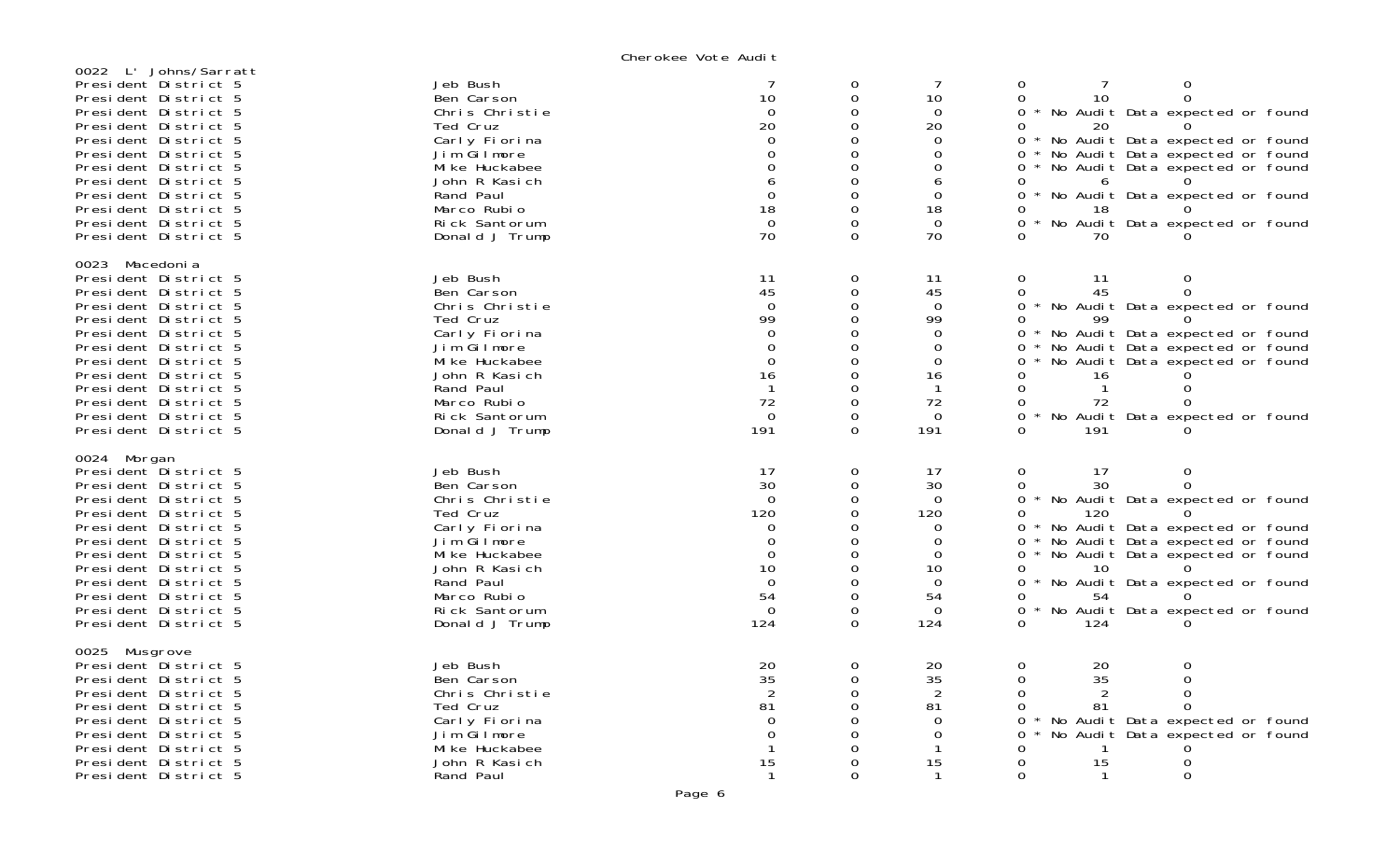|                                                                                                                                                                                                                                                                                                                        |                                                                                                                                                                                        | Cherokee Vote Audit                               |                    |                                                                |                                                                                                                                                                                                                                                                                                |
|------------------------------------------------------------------------------------------------------------------------------------------------------------------------------------------------------------------------------------------------------------------------------------------------------------------------|----------------------------------------------------------------------------------------------------------------------------------------------------------------------------------------|---------------------------------------------------|--------------------|----------------------------------------------------------------|------------------------------------------------------------------------------------------------------------------------------------------------------------------------------------------------------------------------------------------------------------------------------------------------|
| President District 5<br>President District 5<br>President District 5                                                                                                                                                                                                                                                   | Marco Rubio<br>Rick Santorum<br>Donald J Trump                                                                                                                                         | 52<br>$\Omega$<br>137                             | 0<br>0<br>$\Omega$ | 52<br>$\Omega$<br>137                                          | 52<br>No Audit Data expected or found<br>137<br><sup>o</sup>                                                                                                                                                                                                                                   |
| 0026 99/Cherokee Falls<br>President District 5<br>President District 5<br>President District 5<br>President District 5<br>President District 5<br>President District 5<br>President District 5<br>President District 5<br>President District 5<br>President District 5<br>President District 5<br>President District 5 | Jeb Bush<br>Ben Carson<br>Chris Christie<br>Ted Cruz<br>Carly Fiorina<br>Jim Gilmore<br>Mi ke Huckabee<br>John R Kasich<br>Rand Paul<br>Marco Rubio<br>Rick Santorum<br>Donald J Trump | 31<br>$\Omega$<br>61<br>39<br>$\Omega$<br>131     | 0<br>0<br>0        | 31<br>$\Omega$<br>61<br>0<br>$\Omega$<br>39<br>$\Omega$<br>131 | 0<br>0<br>31<br>$\Omega$<br>0<br>* No Audit Data expected or found<br>61<br>* No Audit Data expected or found<br>0<br>No Audit Data expected or found<br>* No Audit Data expected or found<br>39<br>No Audit Data expected or found<br>0<br>131                                                |
| 0027 Pleasant Grove<br>President District 5<br>President District 5<br>President District 5<br>President District 5<br>President District 5<br>President District 5<br>President District 5<br>President District 5<br>President District 5<br>President District 5<br>President District 5<br>President District 5    | Jeb Bush<br>Ben Carson<br>Chris Christie<br>Ted Cruz<br>Carly Fiorina<br>Jim Gilmore<br>Mi ke Huckabee<br>John R Kasich<br>Rand Paul<br>Marco Rubio<br>Rick Santorum<br>Donald J Trump | 8<br>16<br>44<br>$\Omega$<br>41<br>$\Omega$<br>58 | 0<br>0<br>0        | 8<br>16<br>44<br>0<br>0<br>0<br>41<br>$\Omega$<br>58           | 0<br>0<br>0<br>16<br>No Audit Data expected or found<br>No Audit Data expected or found<br>No Audit Data expected or found<br>8<br>No Audit Data expected or found<br>No Audit Data expected or found<br><sup>n</sup><br>58                                                                    |
| 0028 Pleasant Meadows<br>President District 5<br>President District 5<br>President District 5<br>President District 5<br>President District 5<br>President District 5<br>President District 5<br>President District 5<br>President District 5<br>President District 5<br>President District 5<br>President District 5  | Jeb Bush<br>Ben Carson<br>Chris Christie<br>Ted Cruz<br>Carly Fiorina<br>Jim Gilmore<br>Mi ke Huckabee<br>John R Kasich<br>Rand Paul<br>Marco Rubio<br>Rick Santorum<br>Donald J Trump | $\Omega$<br>24<br>24                              | 0<br>0<br>0        | $\Omega$<br>24<br>$\Omega$<br>24                               | 0<br>0<br>0<br>* No Audit Data expected or found<br>0<br>24<br>* No Audit Data expected or found<br>No Audit Data expected or found<br>0<br>No Audit Data expected or found<br>0<br>* No Audit Data expected or found<br><sup>o</sup><br>0 * No Audit Data expected or found<br>$\Omega$<br>24 |
| 0030 Timber Ridge<br>President District 5<br>President District 5<br>President District 5<br>President District 5<br>President District 5                                                                                                                                                                              | Jeb Bush<br>Ben Carson<br>Chris Christie<br>Ted Cruz<br>Carly Fiorina                                                                                                                  | 14<br>39<br>46<br>$\Omega$                        | 0<br>0<br>∩        | 14<br>39<br>46<br>$\Omega$                                     | 14<br>39<br>0<br>46<br>$\Omega$<br>No Audit Data expected or found                                                                                                                                                                                                                             |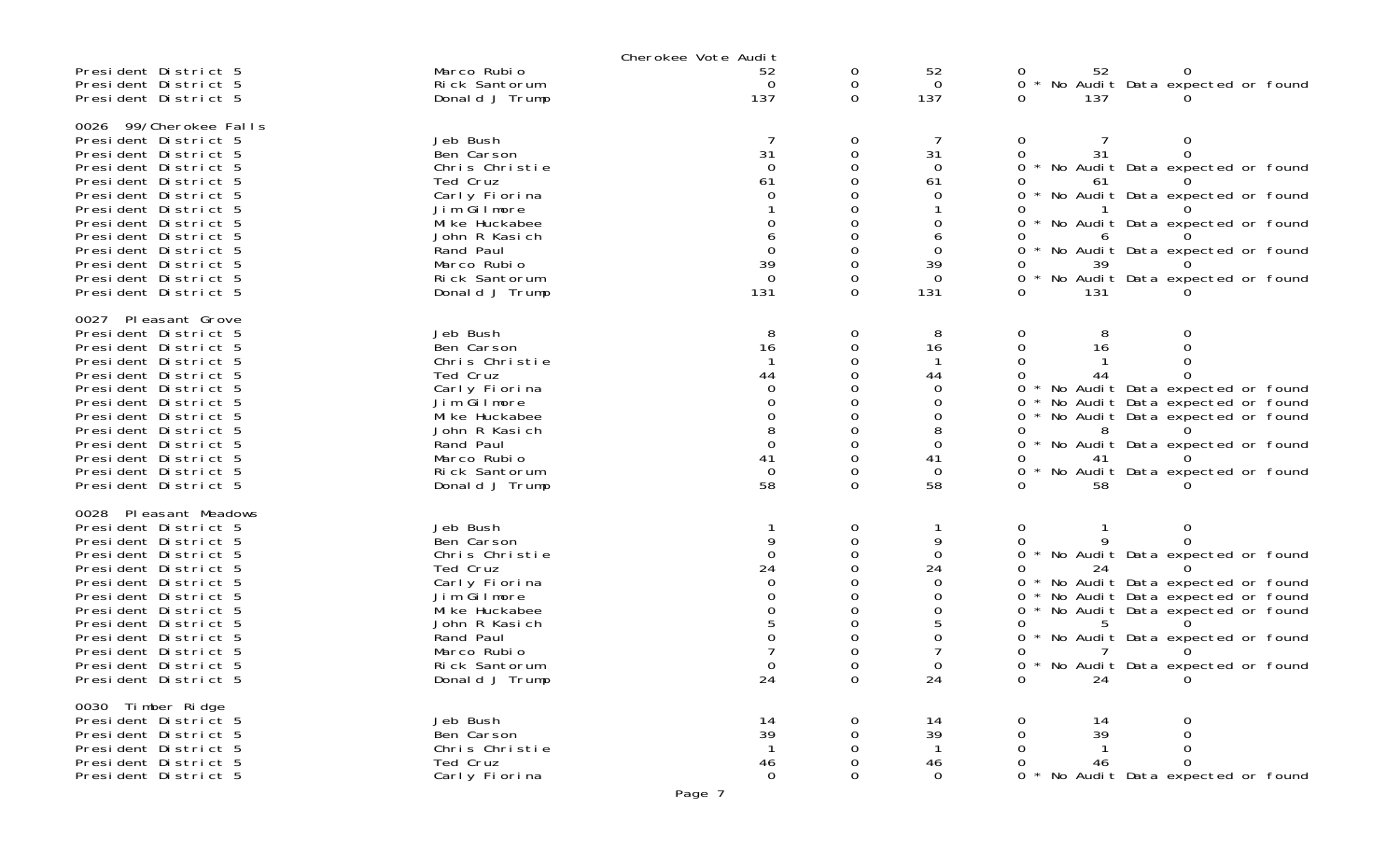|                                                                                                                                                                                                                                                                                                                       |                                                                                                                                                                                        | Cherokee Vote Audit                                                                            |                         |                                                                                                   |                                                                      |                                                                                                                                                                                                                        |
|-----------------------------------------------------------------------------------------------------------------------------------------------------------------------------------------------------------------------------------------------------------------------------------------------------------------------|----------------------------------------------------------------------------------------------------------------------------------------------------------------------------------------|------------------------------------------------------------------------------------------------|-------------------------|---------------------------------------------------------------------------------------------------|----------------------------------------------------------------------|------------------------------------------------------------------------------------------------------------------------------------------------------------------------------------------------------------------------|
| President District 5<br>President District 5<br>President District 5<br>President District 5<br>President District 5<br>President District 5<br>President District 5                                                                                                                                                  | Jim Gilmore<br>Mi ke Huckabee<br>John R Kasich<br>Rand Paul<br>Marco Rubio<br>Rick Santorum<br>Donald J Trump                                                                          | 0<br>11<br>$\Omega$<br>56<br>$\Omega$<br>156                                                   | 0<br>Ω<br>0<br>0        | 0<br>$\Omega$<br>11<br>$\mathbf 0$<br>56<br>$\Omega$<br>156                                       | 0<br>11<br>0<br>56<br>0<br>156<br>0                                  | * No Audit Data expected or found<br>* No Audit Data expected or found<br>* No Audit Data expected or found<br>* No Audit Data expected or found                                                                       |
| 0031 White Plains<br>President District 5<br>President District 5<br>President District 5<br>President District 5<br>President District 5<br>President District 5<br>President District 5<br>President District 5<br>President District 5<br>President District 5<br>President District 5<br>President District 5     | Jeb Bush<br>Ben Carson<br>Chris Christie<br>Ted Cruz<br>Carly Fiorina<br>Jim Gilmore<br>Mi ke Huckabee<br>John R Kasich<br>Rand Paul<br>Marco Rubio<br>Rick Santorum<br>Donald J Trump | 10<br>33<br>$\overline{0}$<br>76<br>39<br>$\Omega$<br>171                                      | 0<br>0<br>$\Omega$      | 10<br>33<br>$\Omega$<br>76<br>0<br>0<br>39<br>0<br>171                                            | 0<br>10<br>33<br>0<br>0<br>76<br>0<br>39<br>171                      | 0<br>$\Omega$<br>* No Audit Data expected or found<br>No Audit Data expected or found<br>No Audit Data expected or found<br>No Audit Data expected or found                                                            |
| 0032 Wilkins./Metcalf<br>President District 5<br>President District 5<br>President District 5<br>President District 5<br>President District 5<br>President District 5<br>President District 5<br>President District 5<br>President District 5<br>President District 5<br>President District 5<br>President District 5 | Jeb Bush<br>Ben Carson<br>Chris Christie<br>Ted Cruz<br>Carly Fiorina<br>Jim Gilmore<br>Mi ke Huckabee<br>John R Kasich<br>Rand Paul<br>Marco Rubio<br>Rick Santorum<br>Donald J Trump | 5<br>18<br>$\Omega$<br>39<br>$\Omega$<br>$\Omega$<br>11<br>$\Omega$<br>24<br>$\mathbf 0$<br>83 | 0<br>0<br>0<br>$\Omega$ | 5<br>18<br>$\overline{0}$<br>39<br>0<br>0<br>0<br>11<br>$\mathbf 0$<br>24<br>$\overline{0}$<br>83 | $\mathbf{O}$<br>0<br>39<br>0<br>0<br>0<br>11<br>24<br>0.<br>0<br>83  | * No Audit Data expected or found<br>* No Audit Data expected or found<br>* No Audit Data expected or found<br>* No Audit Data expected or found<br>No Audit Data expected or found<br>No Audit Data expected or found |
| 0033 Woods<br>President District 5<br>President District 5<br>President District 5<br>President District 5<br>President District 5<br>President District 5<br>President District 5<br>President District 5<br>President District 5<br>President District 5<br>President District 5<br>President District 5            | Jeb Bush<br>Ben Carson<br>Chris Christie<br>Ted Cruz<br>Carly Fiorina<br>Jim Gilmore<br>Mi ke Huckabee<br>John R Kasich<br>Rand Paul<br>Marco Rubio<br>Rick Santorum<br>Donald J Trump | -1<br>51<br>$\Omega$<br>91<br>8<br>70<br>$\Omega$<br>133                                       | 0<br>0<br>0             | 51<br>$\Omega$<br>91<br>0<br>8<br>$\Omega$<br>70<br>$\Omega$<br>133                               | 0<br>0<br>0<br>0<br>2<br>8<br>0<br>$\Omega$<br>70<br>$\Omega$<br>133 | * No Audit Data expected or found<br>No Audit Data expected or found<br>No Audit Data expected or found<br>$\Omega$<br>* No Audit Data expected or found<br>No Audit Data expected or found                            |
| 0750 Absentee<br>President District 5                                                                                                                                                                                                                                                                                 | Jeb Bush                                                                                                                                                                               | 48<br>Page 8                                                                                   | 6                       | 42                                                                                                | 42<br>$\overline{0}$                                                 | $\overline{0}$                                                                                                                                                                                                         |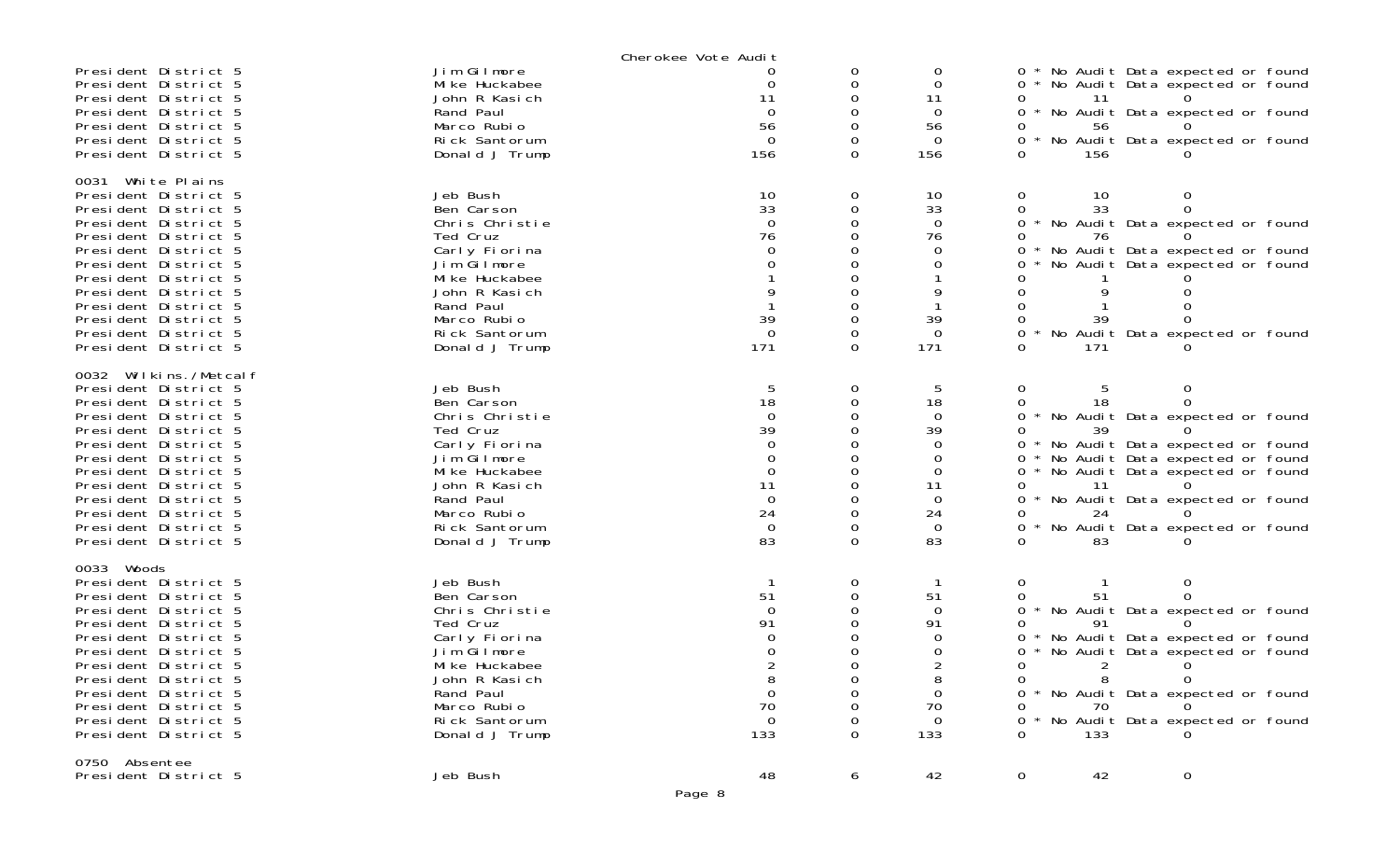|                                              |                              | Cherokee Vote Audit  |                         |               |                                                                                                        |
|----------------------------------------------|------------------------------|----------------------|-------------------------|---------------|--------------------------------------------------------------------------------------------------------|
| President District 5                         | Ben Carson                   | 43                   | 5                       | 38            | 38<br>0<br>0                                                                                           |
| President District 5                         | Chris Christie               |                      | $\mathbf 0$             | -1            | 0<br>$\Omega$                                                                                          |
| President District 5                         | Ted Cruz                     | 161                  | 26                      | 135           | 135<br>0                                                                                               |
| President District 5                         | Carly Fiorina                |                      |                         | $\Omega$      | * All votes cast for this candidate<br>0                                                               |
|                                              |                              |                      |                         |               | * in this precient are optical.<br>* No Audit Data for optical.                                        |
|                                              |                              |                      |                         |               |                                                                                                        |
| President District 5                         | Jim Gilmore                  |                      | 0                       | 0             | No Audit Data expected or found<br>0                                                                   |
| President District 5                         | Mi ke Huckabee               | 0                    | 0                       | 0             | 0<br>No Audit Data expected or found                                                                   |
| President District 5                         | John R Kasich                | 17                   |                         | 16            | 0<br>16                                                                                                |
| President District 5                         | Rand Paul                    |                      | 0                       | -1            | 0<br>$\mathbf{1}$                                                                                      |
| President District 5                         | Marco Rubio                  | 121                  | 18                      | 103           | 0<br>103                                                                                               |
| President District 5                         | Rick Santorum                |                      | $\Omega$                |               | 0                                                                                                      |
| President District 5                         | Donald J Trump               | 224                  | 30                      | 194           | 0<br>0<br>194                                                                                          |
| 0800 Emergency                               |                              |                      |                         |               |                                                                                                        |
| President District 5                         | Jeb Bush                     | 0                    | $\mathbf 0$             | 0             | No Audit Data expected or found<br>0<br>$\star$                                                        |
| President District 5                         | Ben Carson                   | $\Omega$             | $\mathbf 0$             | O             | No Audit Data expected or found<br>$0 *$                                                               |
| President District 5                         | Chris Christie               | 0                    | 0                       | $\Omega$      | No Audit Data expected or found<br>$\overline{0}$                                                      |
| President District 5                         | Ted Cruz                     |                      | 0                       |               | $\mathbf{O}$<br>No Audit Data expected or found                                                        |
| President District 5                         | Carly Fiorina                |                      | 0                       |               | 0 * No Audit Data expected or found                                                                    |
| President District 5                         | Jim Gilmore                  | 0                    | 0                       | 0             | No Audit Data expected or found<br>$\mathbf{O}$                                                        |
| President District 5                         | Mi ke Huckabee               |                      | 0                       |               | $\mathbf{O}$<br>No Audit Data expected or found                                                        |
| President District 5                         | John R Kasich<br>Rand Paul   | $\Omega$<br>$\Omega$ | $\Omega$<br>$\mathbf 0$ | $\Omega$<br>0 | No Audit Data expected or found<br>$\mathbf{0}$                                                        |
| President District 5<br>President District 5 | Marco Rubio                  | $\Omega$             | 0                       |               | * No Audit Data expected or found<br>$\mathbf{0}$<br>No Audit Data expected or found<br>$\overline{0}$ |
| President District 5                         | Rick Santorum                | 0                    | 0                       |               | No Audit Data expected or found<br>$\mathbf{0}$                                                        |
| President District 5                         | Donald J Trump               | $\Omega$             | $\Omega$                | $\Omega$      | No Audit Data expected or found<br>$0 *$                                                               |
|                                              |                              |                      |                         |               |                                                                                                        |
| 0850 Failsafe                                |                              |                      |                         |               |                                                                                                        |
| President District 5                         | Jeb Bush                     | 0                    | $\mathbf 0$             | 0             | 0<br>No Audit Data expected or found                                                                   |
| President District 5<br>President District 5 | Ben Carson<br>Chris Christie |                      | 0<br>$\Omega$           | 0             | 0<br>No Audit Data expected or found<br>0                                                              |
| President District 5                         | Ted Cruz                     |                      | 0                       |               | 0                                                                                                      |
| President District 5                         | Carly Fiorina                |                      | 0                       |               | 0<br>No Audit Data expected or found                                                                   |
| President District 5                         | Jim Gilmore                  | $\mathbf{O}$         | $\Omega$                | $\Omega$      | No Audit Data expected or found<br>0                                                                   |
| President District 5                         | Mi ke Huckabee               |                      | 0                       | 0             | No Audit Data expected or found<br>0                                                                   |
| President District 5                         | John R Kasich                |                      | 0                       |               | 0                                                                                                      |
| President District 5                         | Rand Paul                    | $\overline{0}$       | $\Omega$                | $\Omega$      | 0<br>No Audit Data expected or found                                                                   |
| President District 5                         | Marco Rubio                  | $\Omega$             | $\mathbf 0$             | 0             | No Audit Data expected or found<br>0                                                                   |
| President District 5                         | Rick Santorum                | 0                    | 0                       | 0             | 0<br>No Audit Data expected or found                                                                   |
| President District 5                         | Donald J Trump               | 21                   | $\Omega$                | 21            | $\Omega$<br>21                                                                                         |
| 0900<br>Provi si onal                        |                              |                      |                         |               |                                                                                                        |
| President District 5                         | Jeb Bush                     | $\mathbf 0$          | $\mathbf 0$             | 0             | 0 * No Audit Data expected or found                                                                    |
| President District 5                         | Ben Carson                   | 0                    | $\mathbf 0$             | 0             | * No Audit Data expected or found<br>0                                                                 |
| President District 5                         | Chris Christie               | 0                    | 0                       | 0             | * No Audit Data expected or found<br>0                                                                 |
| President District 5                         | Ted Cruz                     |                      | -1                      | $\Omega$      | 0 * All votes cast for this candidate                                                                  |
|                                              |                              |                      |                         |               | * in this precient are optical.                                                                        |
|                                              |                              |                      |                         |               | * No Audit Data for optical.                                                                           |
| President District 5                         | Carly Fiorina                | $\mathbf 0$          | $\overline{0}$          | 0             | 0 * No Audit Data expected or found                                                                    |
|                                              |                              | Page 9               |                         |               |                                                                                                        |
|                                              |                              |                      |                         |               |                                                                                                        |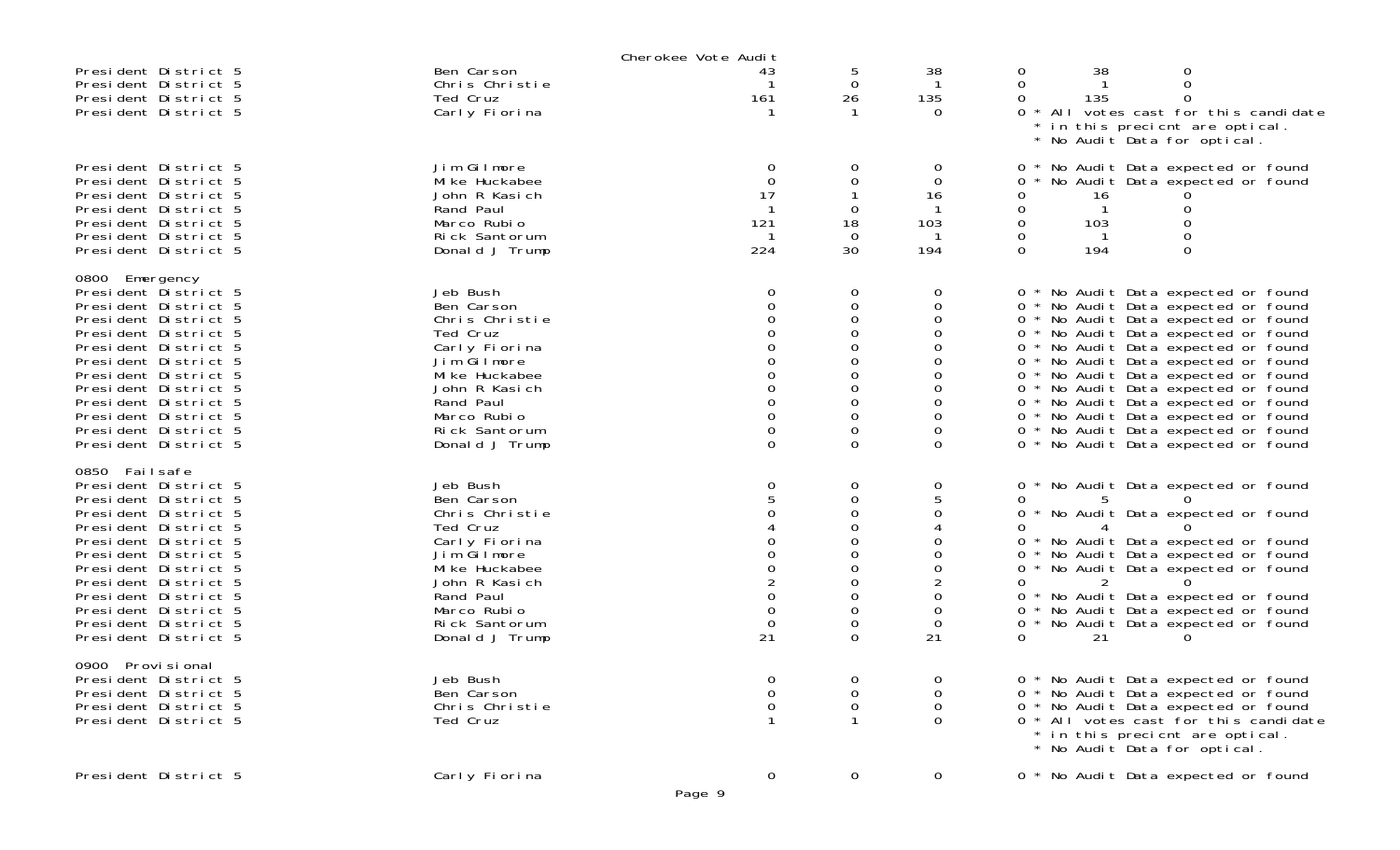|                                                                                                                                                                                                                                                                                                                                                                |                                                                                                                                                                                        | Cherokee Vote Audit |                                                                                                                                        |                                      |                                                                                                                                                                                                                                                                                                                                                                                                                                                                                  |
|----------------------------------------------------------------------------------------------------------------------------------------------------------------------------------------------------------------------------------------------------------------------------------------------------------------------------------------------------------------|----------------------------------------------------------------------------------------------------------------------------------------------------------------------------------------|---------------------|----------------------------------------------------------------------------------------------------------------------------------------|--------------------------------------|----------------------------------------------------------------------------------------------------------------------------------------------------------------------------------------------------------------------------------------------------------------------------------------------------------------------------------------------------------------------------------------------------------------------------------------------------------------------------------|
| President District 5<br>President District 5<br>President District 5                                                                                                                                                                                                                                                                                           | Jim Gilmore<br>Mi ke Huckabee<br>John R Kasich                                                                                                                                         |                     | 0<br>$\boldsymbol{0}$                                                                                                                  | 0<br>$\mathbf 0$<br>$\Omega$         | 0 * No Audit Data expected or found<br>0 * No Audit Data expected or found<br>0 * All votes cast for this candidate<br>* in this precient are optical.<br>* No Audit Data for optical.                                                                                                                                                                                                                                                                                           |
| President District 5<br>President District 5                                                                                                                                                                                                                                                                                                                   | Rand Paul<br>Marco Rubio                                                                                                                                                               | $\frac{0}{2}$       | $\frac{0}{2}$                                                                                                                          | $\begin{matrix} 0 \\ 0 \end{matrix}$ | 0 * No Audit Data expected or found<br>0 * All votes cast for this candidate<br>* in this precient are optical.<br>* No Audit Data for optical.                                                                                                                                                                                                                                                                                                                                  |
| President District 5<br>President District 5                                                                                                                                                                                                                                                                                                                   | Rick Santorum<br>Donald J Trump                                                                                                                                                        |                     | $\overline{0}$                                                                                                                         | 0<br>$\mathbf 0$                     | 0 * No Audit Data expected or found<br>0 * All votes cast for this candidate<br>* in this precient are optical.<br>* No Audit Data for optical.                                                                                                                                                                                                                                                                                                                                  |
| 0950 Failsafe Provisional<br>President District 5<br>President District 5<br>President District 5<br>President District 5<br>President District 5<br>President District 5<br>President District 5<br>President District 5<br>President District 5<br>President District 5<br>President District 5<br>President District 5<br>There was no unmatched audit data | Jeb Bush<br>Ben Carson<br>Chris Christie<br>Ted Cruz<br>Carly Fiorina<br>Jim Gilmore<br>Mi ke Huckabee<br>John R Kasich<br>Rand Paul<br>Marco Rubio<br>Rick Santorum<br>Donald J Trump |                     | 0<br>0<br>$\mathbf 0$<br>0<br>$\boldsymbol{0}$<br>$\boldsymbol{0}$<br>0<br>0<br>0<br>$\mathbf 0$<br>$\mathsf{O}\xspace$<br>$\mathbf 0$ | $\Omega$                             | 0 * No Audit Data expected or found<br>0 * No Audit Data expected or found<br>0 * No Audit Data expected or found<br>0 * No Audit Data expected or found<br>0 * No Audit Data expected or found<br>0 * No Audit Data expected or found<br>0 * No Audit Data expected or found<br>0 * No Audit Data expected or found<br>0 * No Audit Data expected or found<br>0 * No Audit Data expected or found<br>0 * No Audit Data expected or found<br>0 * No Audit Data expected or found |

How to read this report.

This is the vote level report. It compares the number of votes cast for each candidate in the tabulation report with the number of ballots cast in the audit data for each candidates in each precinct.

The tabulated values as read from the EL30A report are reported in four categories; Total, Optical (Opt), iVotronic (iVo) and Flash. None of these values on each line are calculated but parsed from the actual report. In the EL30A report all Write-in votes are added together and reported as one candidate name - Write-in. The EL30A does not report individual Write-in candidates.

The Opt totals are the total number of votes cast on paper ballots that were scanned into the optical scanner and transferred to the tabulation computer via memory stick or ZipDisk (depending on the type of device, M100 or M650 used to scan the ballots.) Optical totals should exist only in some but not all of the Virtual Precincts at the bottom of the table.

The iVo totals are the results gathered from the PEBs (Personal Electronic Ballot) which are used to open and close an iVotronic voting machine and, after the polls have closed, gather the ballots cast for transmission to the tabulation system.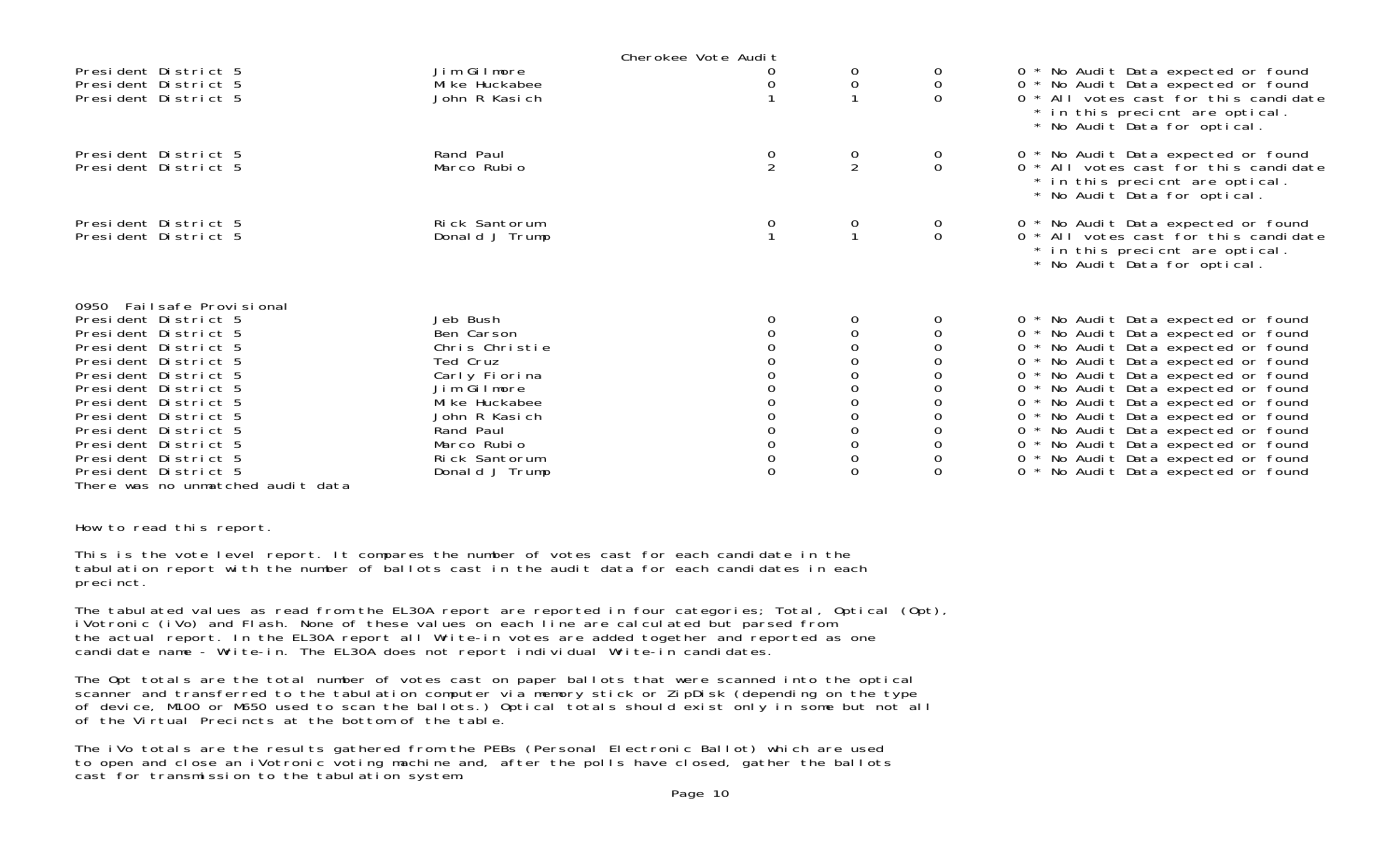## Cherokee Vote Audit

The Flash totals are the totals that are read from the flash cards in the rare event that the ballotscannot be copied from the machine to the PEB or from the PEB to the tabulating machine.

The values on the Audit side come from the iVotronic audit data that is read from the flash cards as part of the audit process. That process combines the individual machine data into a master audit file, the EL155 Vote image log.

The EL155 contains a record of all the votes cast on a ballot. The vote images indicate the machine 0counting the number of times a candidate name for a contest appears in a precint we get the number of votes cast in that precinct for that candidates. That number should always match the number of votes cast for that candidate in that contest in the iVo column on the EL30A side of the report.

Optical ballots do not have electonically readable audit files. So if the audit data iVotronic total votes does not match the EL30A iVo value one of two things will occur. The first is if the iVotronic tabulated is zero and the Total tabulated votes match the tabulated Optical votes the following comment is made in the Audit side of the report; All votes cast for this candidate in this precicnt are optical No Audit Data for optical, or secondly, if the iVotronic total is not zero, a notation indicating which data Audit data In the event a candidate or the combined Write-in candidates did not receive any votes in a precinct the EL30A will report a zero vote count. If there are no votes for this candidate in a precinct in the audit data, the following comment will be placed into the audit report by the auditing software; No Audit Data expected or found.

Finaly the audit software will search the audit data for any votes that were not found on the EL30A report. If it finds some, it will report those vote totals by contest, candidate name and precinct. if it does not find any unmatched audit data it will report; There was no unmatched audit data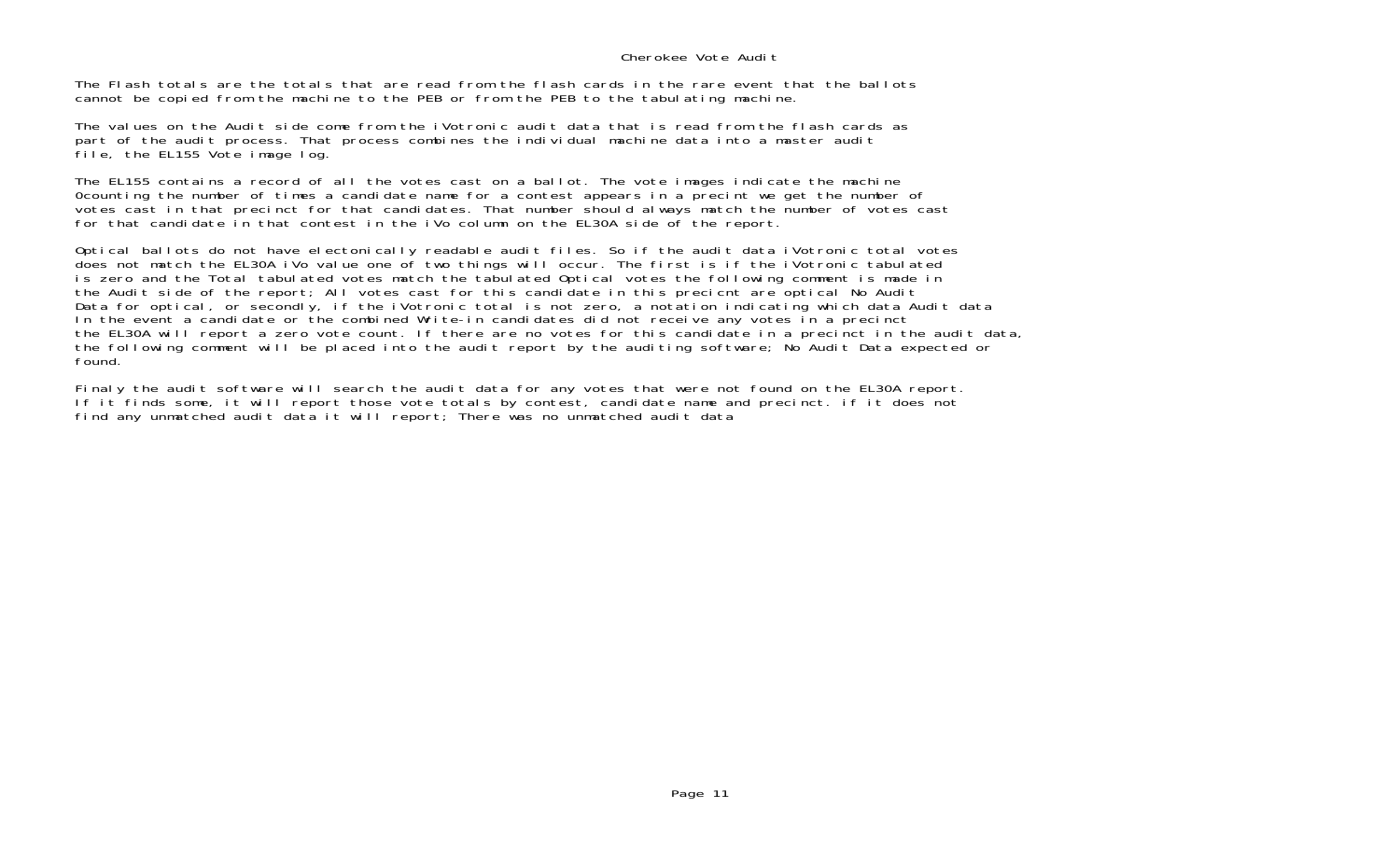#### Cherokee EL30A45A Compare

Cherokee EL30A45A Comparison Report Election: Republican PPP Audit Date: 12:44:28, Thu Feb 25, 2016

|                      |                |       |      | -EL30A- |      |          |      |     | EL45A |       |        |
|----------------------|----------------|-------|------|---------|------|----------|------|-----|-------|-------|--------|
| Office               | Candi date     | Party | Tot  | Opt     | i Vo | Flash    | Tot  | 0pt | i Vo  | Flash | Del ta |
|                      |                |       |      |         |      |          |      |     |       |       |        |
| President District 5 | Jeb Bush       |       | 382  | 6       | 376  | $\Omega$ | 382  | 6   | 376   |       |        |
| President District 5 | Ben Carson     |       | 879  |         | 874  |          | 879  |     | 874   |       |        |
| President District 5 | Chris Christie |       |      |         | 8    |          |      |     |       |       |        |
| President District 5 | Ted Cruz       |       | 1979 | 27      | 1952 |          | 1979 | 27  | 1952  |       |        |
| President District 5 | Carly Fiorina  |       |      |         |      |          |      |     |       |       |        |
| President District 5 | Jim Gilmore    |       |      |         |      |          |      |     |       |       |        |
| President District 5 | Mi ke Huckabee |       |      |         |      |          |      |     |       |       |        |
| President District 5 | John R Kasich  |       | 309  |         | 307  |          | 309  |     | 307   |       |        |
| President District 5 | Rand Paul      |       |      |         |      |          |      |     |       |       |        |
| President District 5 | Marco Rubio    |       | 1451 | 20      | 1431 |          | 1451 | 20  | 1431  |       |        |
| President District 5 | Rick Santorum  |       |      |         |      |          |      |     |       |       |        |
| President District 5 | Donald J Trump |       | 3617 | 31      | 3586 |          | 3617 | 31  | 3586  |       |        |

How to read this report.

This is EL30A EL45A Crosscheck Report. It sums each candidates vote totals in each precinct in the EL30A Precinct Detail Report and compares it to the EL45A Election Summary Report that contains the tabulated total for each candidate in the county.

The values read from the EL30A report are reported in four categories; Total, Optical (Opt), iVotronic (iVo) and Flash. None of these values on each line are calculated but parsed from the actual report. The total lines are the calculated sums of the individual precince line values.

The Opt totals are the total number of votes cast on paper ballots that were scanned into the optical scanner and transferred to the tabulation computer via memory stick or ZipDisk (depending on the type of device, M100 or M650 used to scan the ballots.) Optical totals should exist only in some but not all of the Virtual Precincts at the bottom of the table.

The iVo totals are the results gathered from the PEBs (Personal Electronic Ballot) which are used to open and close an iVotronic voting machine and, after the polls have closed, gather the ballots cast for transmission to the tabulation system.

The Flash totals are the totals that are read from the flash cards in the rare event that the ballots cannot be copied from the machine to the PEB or from the PEB to the tabulating machine.

The values read from the EL45A report are reported in same four categories; Total, Optical (Opt),<br>iVotronic (iVo) and Flash as the EL30A. Like the EL30A they are parsed from the actual EL45A report. The summary candidate totals are compared against the calculated sums for each candidate from, the EL30A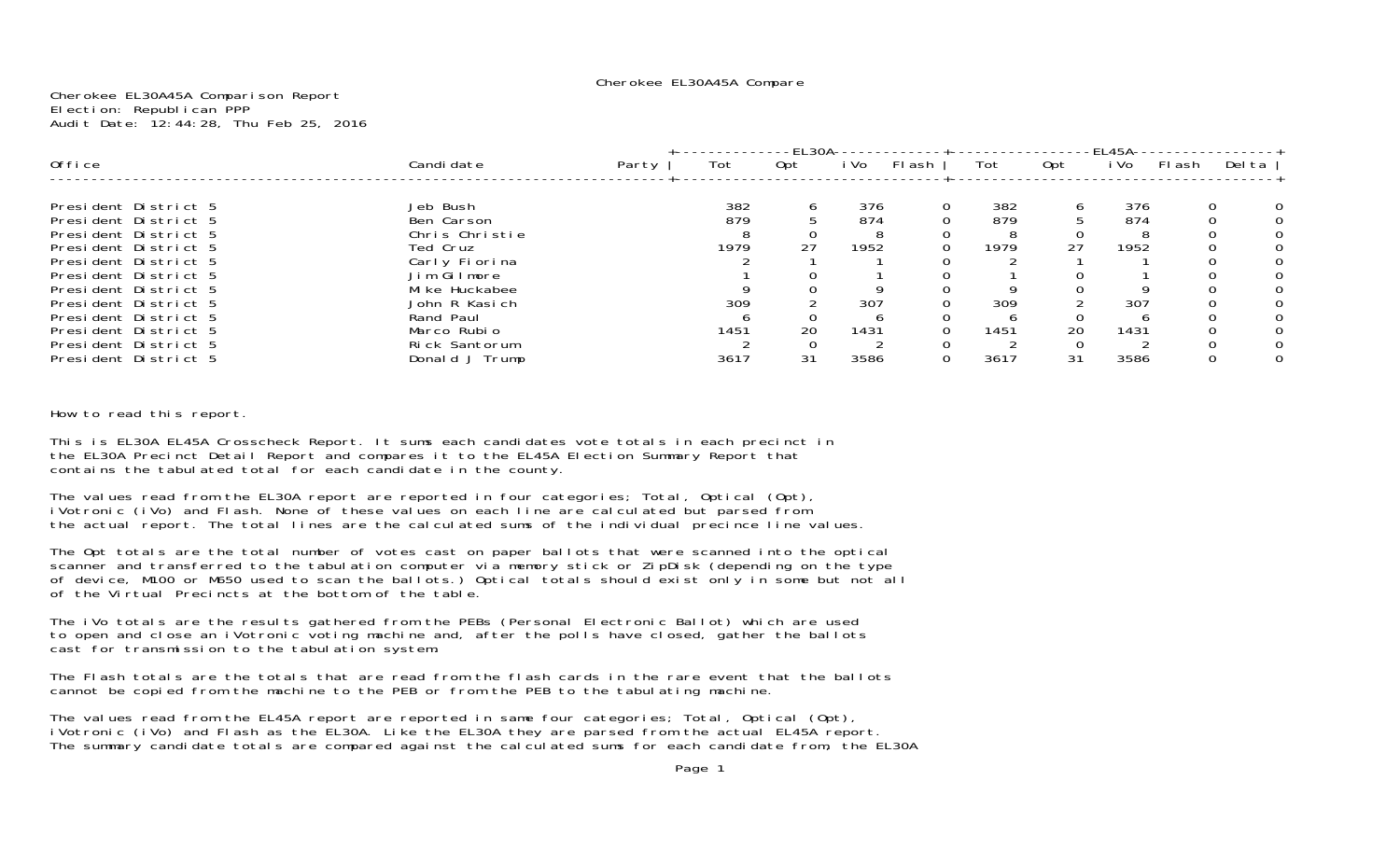# Cherokee EL30A45A Compare

report. Each of the values in each line on the EL30A side must match the same value on the EL45A side and the Delta value must be zero.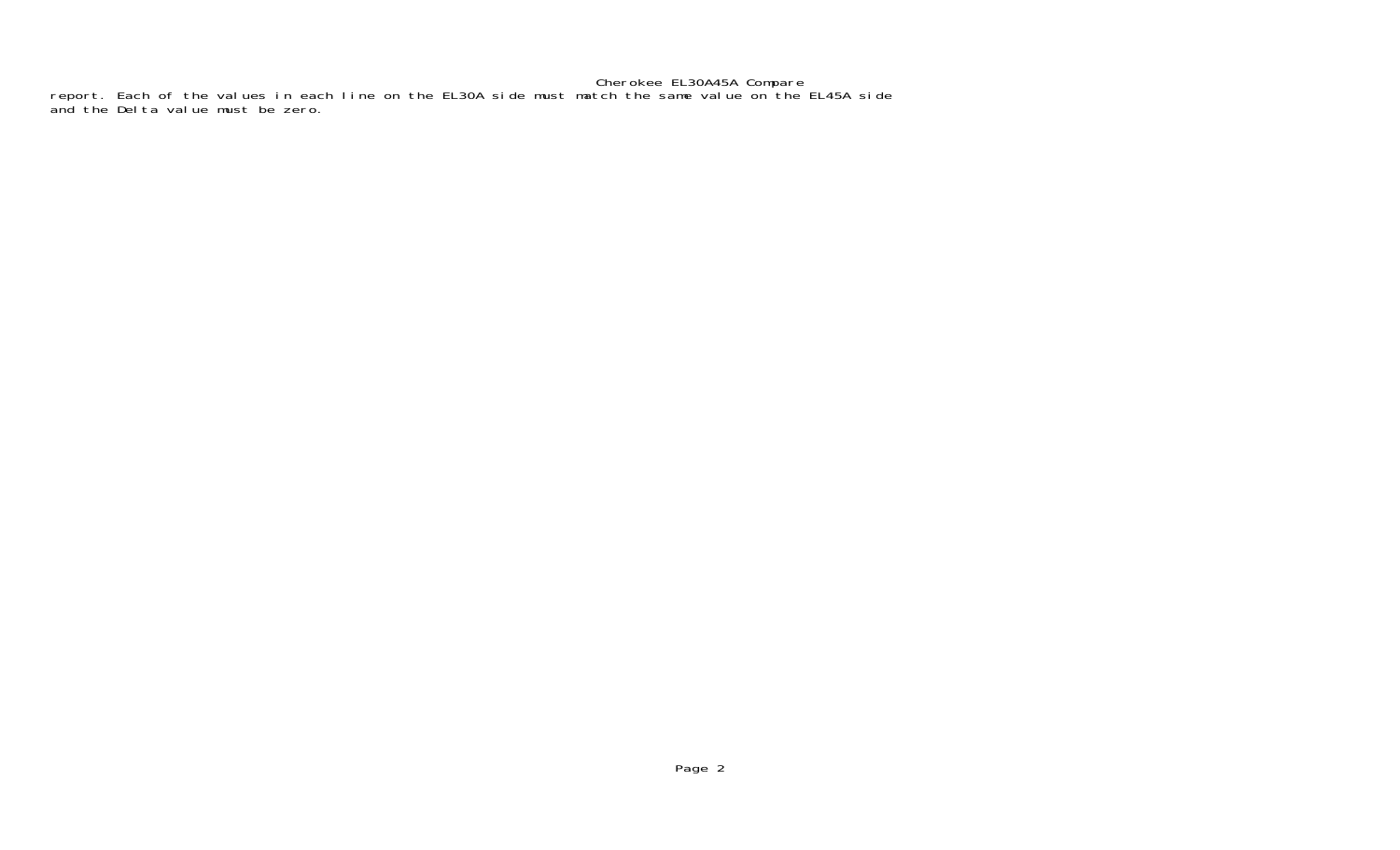# Cherokee PEBUsed

Comments

Cherokee PEB Use Report Election: Republican PPP Audit Date: 12:43:46, Thu Feb 25, 2016

| Precinct<br>Al I ens<br>Alma Mill<br>Antioch/Kings Ck<br>Ashworth<br>Blacksburg Ward 1<br>Blacksburg Ward 2<br>Draytonvi II e<br>Ezells/Butler<br>Gaffney Ward 1<br>Gaffney Ward 2<br>Gaffney Ward 3<br>Gaffney Ward 4<br>Gaffney Ward 5<br>Gaffney Ward 6<br>Grassy Pond<br>Goucher/Thi cketty<br>H. Grove/Buffalo<br>Limestone Mill<br>Johns/Sarratt<br>L'<br>Macedoni a<br>Morgan<br>Musgrove<br>99/Cherokee Falls<br>Pleasant Grove<br>PI easant Meadows<br>Timber Ridge | PEBs Used<br>150474<br>150840<br>148974<br>148958<br>148815<br>150538<br>150317<br>148785<br>195672<br>150863<br>150083<br>148653<br>150397<br>150770<br>148882<br>148732<br>148672<br>150260<br>148651<br>150189<br>148689<br>148673<br>150032<br>151394<br>150107<br>148779 |
|------------------------------------------------------------------------------------------------------------------------------------------------------------------------------------------------------------------------------------------------------------------------------------------------------------------------------------------------------------------------------------------------------------------------------------------------------------------------------|-------------------------------------------------------------------------------------------------------------------------------------------------------------------------------------------------------------------------------------------------------------------------------|
|                                                                                                                                                                                                                                                                                                                                                                                                                                                                              |                                                                                                                                                                                                                                                                               |
| White Plains<br>Wilkins./Metcalf                                                                                                                                                                                                                                                                                                                                                                                                                                             | 148738<br>138361                                                                                                                                                                                                                                                              |
| Woods<br>Absentee                                                                                                                                                                                                                                                                                                                                                                                                                                                            | 150744<br>187507                                                                                                                                                                                                                                                              |
| Fai I safe                                                                                                                                                                                                                                                                                                                                                                                                                                                                   | 187507                                                                                                                                                                                                                                                                        |

31 precincts processed

The following precinct(s) have no ballots cast in them: Emergency, Failsafe Provisional Note: if there are no ballots cast in a precinct the machines in that precinct cannot be identified so these precinct(s) will not appear in this report.

How to read this report.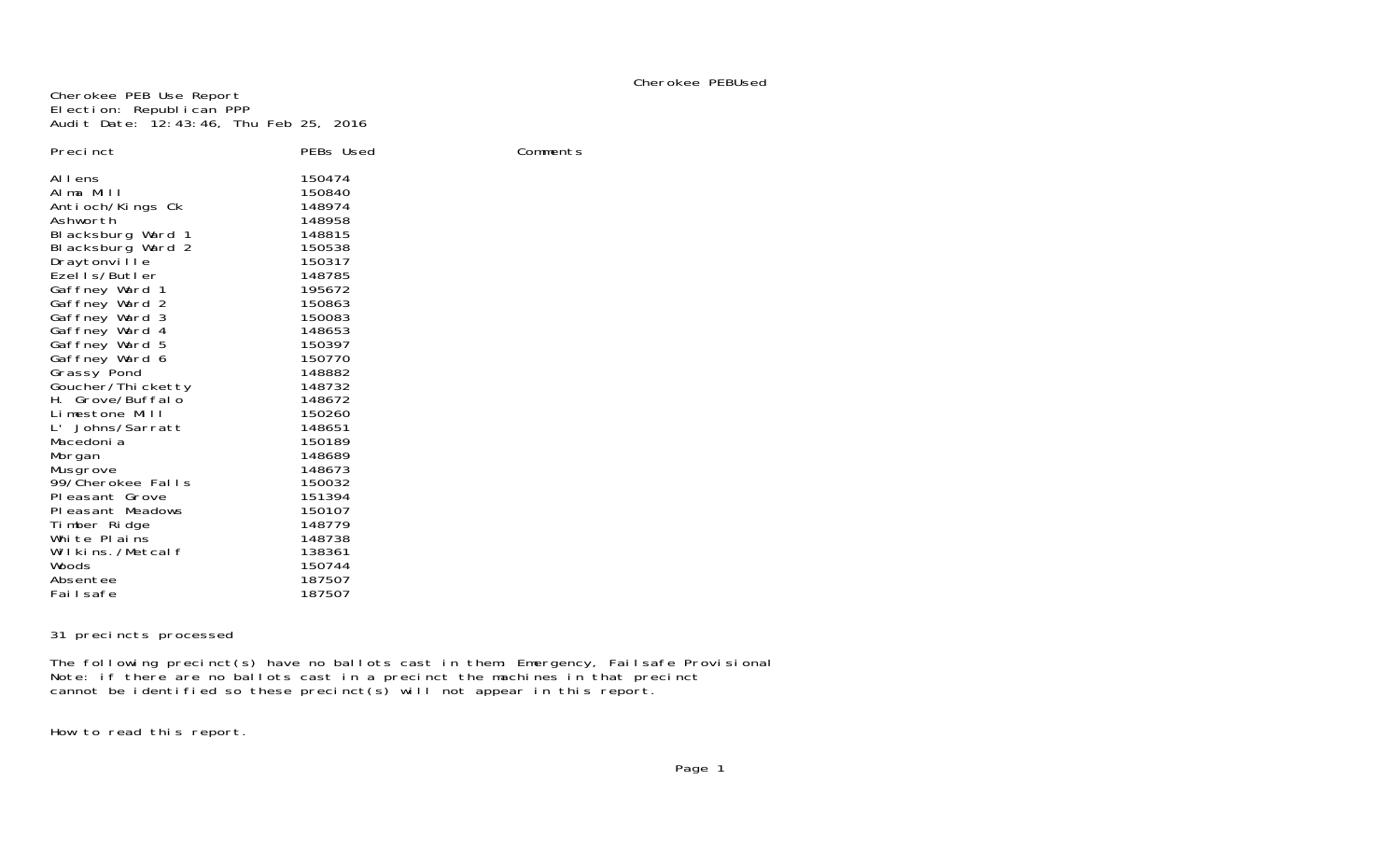### Cherokee PEBUsed

 This is the PEB Used report. It lists the precints found in the Audit data and lists all the PEBs that were used by the poll workers to open and close the iVotronic machines in that. precinct.

If more than one PEB is used to open and close all the iVotronic machines in a precinct, then the County Election Commission must read ALL the PEBs used in that precinct to assure that they have collected all the ballots from that precinct. A county whose report shows a precinct that has machines open or closed by more than one PEB should double check the Ballot Audit Report against the iVotronic paper tapes and the Poll Book to make sure that all the ballots have been collected and tabulated.